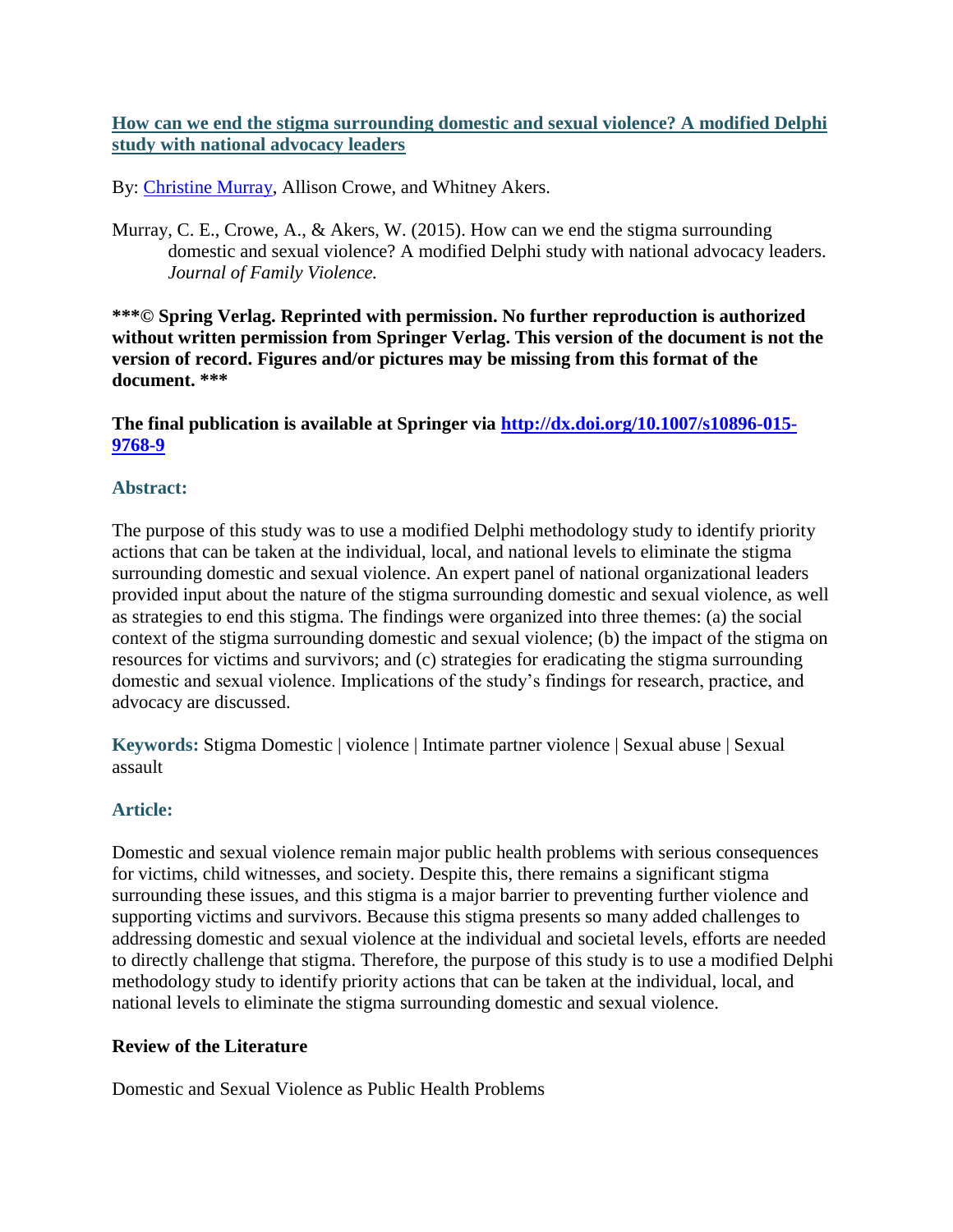The 2010 National Intimate Partner and Sexual Violence Survey (NISVS) demonstrated that about 35.6 % of American women and 28.5 % of American men have been the victim of intimate partner violence in the form of rape, physical violence, or stalking at some point throughout their lives (Black et al. 2011). The negative consequences of domestic and sexual violence are significant for victims, child witnesses, and society. A 2005 World Health Organization (WHO) study found that out of the countries selected, 19-55 % of women reported suffering minor or major injuries from domestic violence (World Health Organization 2005). For example, compared with women with no history of domestic or sexual violence, women with these experiences are at an increased risk for physical, emotional, and psychological symptomology (Laffaye et al.2003; World Health Organization); increased fear, concern for physical safety, and PTSD symptoms (Black et al.); and greater absenteeism at work (Black et al.; Chrisler and Ferguson 2006; Kaur and Garg 2008). Children who are exposed to domestic and/or sexual violence are at an increased risk of emotion dysregulation, externalizing and aggressive behavior, anxiety, and depression (Zarling et al. 2013). Children can also be directly affected by the way in which domestic and sexual violence affects parenting practices, as seen in Murray et al. (2012) study revealing a correlation between a mother's experience of domestic or sexual violence and an increase in the use of physical means of punishment and a decrease in parental involvement. The costs for society are significant as well, with high economic costs due to the healthcare, mental healthcare, legal services, survivors' basic needs (e.g., transportation and housing), and economic consequences of lost productivity at work (e.g., Black et al.; Chrisler & Ferguson; National Center for Inquiry Prevention and Control [NCIPC] 2003). Thus, domestic and sexual violence are significant public health issues that impact the health and well-being of survivors, children, and the broader society.

### **Previous Research on Stigma and Domestic and Sexual Violence**

Although domestic and sexual violence have remained all-too-common phenomena throughout history, a stigma continues to surround these issues in modern society. Stigma is defined as a mark of disgrace associated with a person, circumstance, or quality (Byrne 2000). Terms that have been used to describe the concept include blame, "black sheep of the family" role, discrimination, isolation, labeling, loss of power and status, secrecy, separation, shame, social exclusion, and stereotypes (Crowe and Murray 2015). The stigma construct has been studied for decades by researchers across social science disciplines (Link and Phelan2001). Link and Phelan offered a five-component conceptualization of stigma designed to present a cohesive definition of the term. The five components of stigma they outlined are as follows: (a) a label is placed on differences between people; (b) the labels are associated with negative stereotypes about the characteristics of people with those labels; (c) people create a sense of separation between themselves and those with the label (i.e., "separation of 'us' from 'them'"; Link & Phelan, p. 367); (d) the people who are labeled experience diminished status and discrimination from others; and (e) people with the stigmatized label are denied access to "social, economic, and political power" (Link & Phelan, p. 367). As such, stigma can be viewed as a process that occurs among groups of people and that results in negative outcomes for the stigmatized groups.

Researchers have applied the concept of stigma to a variety of groups including individuals who are HIV-positive (Davis 2012) and individuals with serious mental illness (Smith and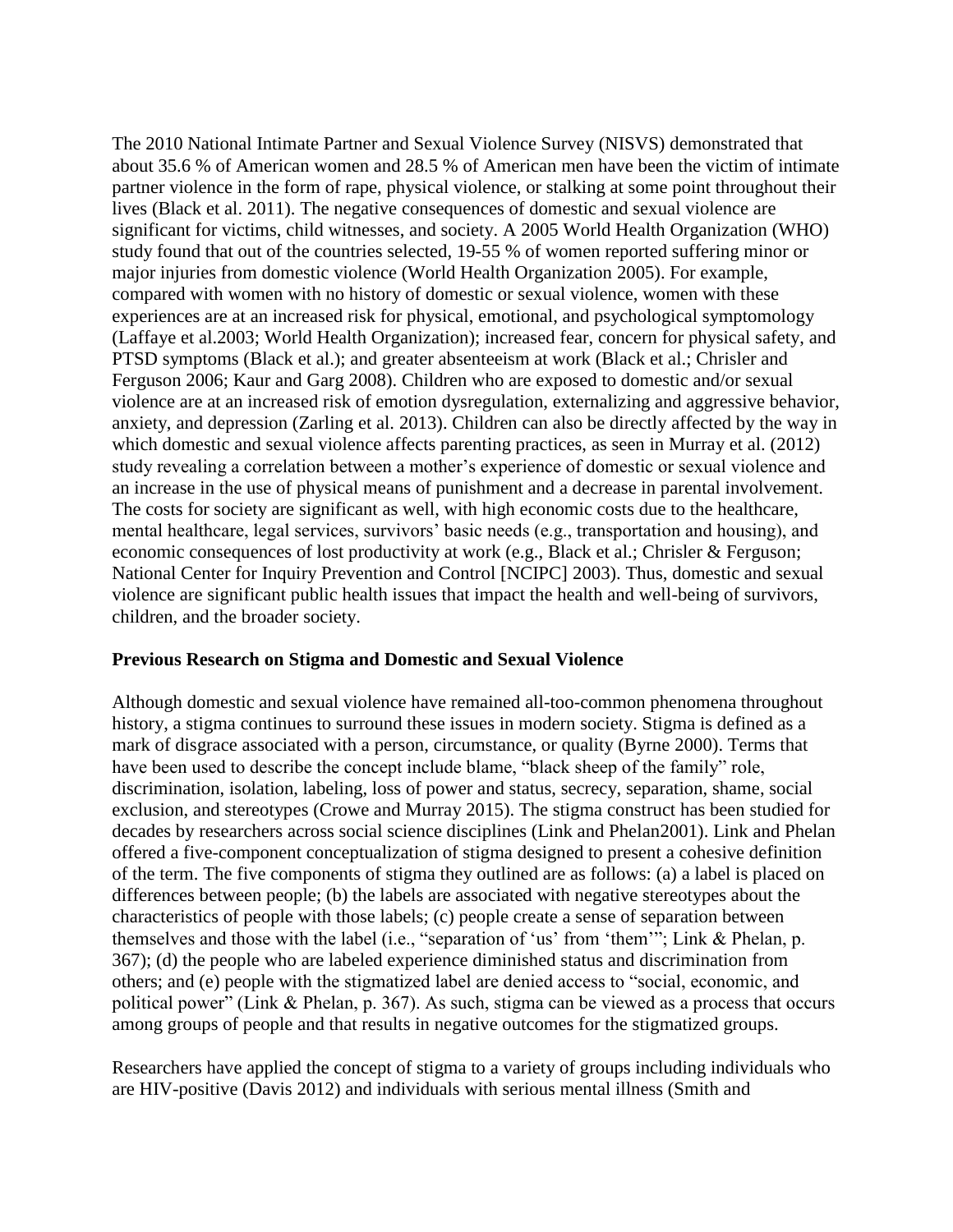Cashwell 2010, 2011); therefore, it appears to have common features across groups. However, the stigma that each unique group faces can look different, based in part on the variations between groups on the components in Link and Phelan's (2001) conceptualization described above. Thus, although there are some common processes involved in the stigmatization of various groups, it is important to consider the unique aspects of stigma that different groups face. In particular, the unique dynamics of the stigma surrounding domestic and sexual violence are just beginning to be examined.

### *The Intimate Partner Violence (IPV) Stigmatization Model*

Regarding stigma and IPV, Overstreet and Quinn's (2013) IPV Stigmatization Model provided the first formal published application of the concept of stigma to IPV. Three stigma components included in their model are as follows: (a) anticipated stigma; (b) stigma internalization; and (c) cultural stigma. Each of these components represents the different levels at which IPV stigmatization can occur: individual, interpersonal, and cultural. Important to the model are the implications of each component on IPV victims' help-seeking behaviors, or the extent to which survivors seek help from others to support them in handling various consequences of their abuse.

*Anticipated stigma* describes "the degree to which people fear or expect stigmatization…if others know about their experiences" (Overstreet and Quinn 2013, p. 112). Some ways that anticipated stigma impacts survivors include believing that friends and family members will not want to help, fearing negative outcomes if their abuse experiences were to become known in their workplaces, and predicting that healthcare professionals will judge them upon disclosure. *Stigma internalization* refers to "the extent to which people internalize negative IPV beliefs" (Overstreet & Quinn, p. 117). Some self-perceptions associated with stigma internalization include selfblame, shame, embarrassment, guilt, and low self-esteem. *Cultural stigma* describes "societal ideologies that delegitimize people who experience IPV" (Overstreet & Quinn, p. 118). Cultural attitudes that contribute to IPV stigmatization include judgment, blaming, minimizing the extent of the problem, and stereotypes about the types of people who are abused. Together, these components can make it more difficult for victims to seek help, although this can vary based on the extent to which the survivors view the IPV as central to their identities and salient in their lives. The IPV Stigmatization Model provides a useful framework for understanding the different levels at which IPV survivors may experience stigma and documents support for the application of the concept of stigma to IPV.

Recent research on stigma and IPV (Crowe and Murray 2015) suggests that stigma occurs when seeking help and support from professionals. In a study involving 231 survivors of past abuse who had been out of any abusive relationship for at least 2 years, participants revealed that they experienced stigma from the following professionals from whom they sought help: mental health professionals, attorneys and judges, healthcare professionals, law enforcement, professionals in the employment or education systems, parenting-related professionals, as well as friends and family. Among a set of 279 stigma-related statements made by participants, the most frequently occurring stigma category was feeling dismissed and denied  $(n = 108)$ , followed by blame  $(n=59)$ , and discrimination  $(n=38)$ . The participants also rated the degree to which they experienced stigma from a variety of sources on a scale from 1 (*did not experience stigma at all*) to 5 (*experienced stigma completely*). Within this sample, participants indicated experiencing the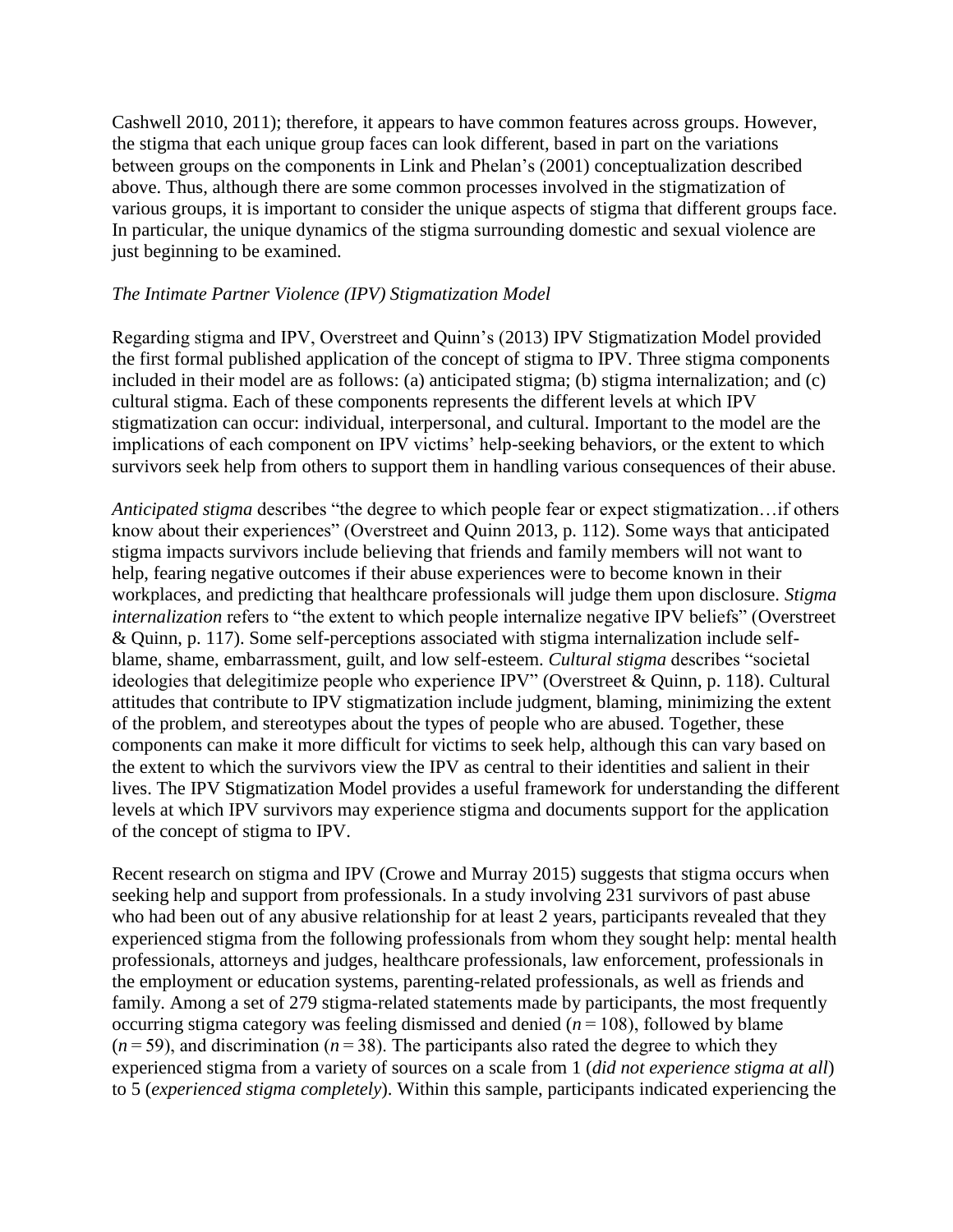greatest amounts of stigma from professionals in the court system and law enforcement  $(M = 3.14; SD = 1.65)$ , followed by friends  $(M = 2.90; SD = 1.41)$  and family members  $(M = 2.87; SD = 1.47)$ . Although disturbing and unfortunate, these results call for a deeper understanding of stigma related to IPV in order to understand more fully what can be done to eradicate it. Not only did stigma prevent participants from seeking help, it also added to the negative consequences they already faced as a result of abuse. In fact, some participants spoke of being re-victimized after having a negative experience with a professional.

Stigma may be experienced differently by different sub-groups of victims of IPV and sexual violence. For example, a growing body of research examines the unique stigma that male victims face when seeking services for IPV (e.g., Cook 2009; Tsui et al. 2010; Douglas and Hines 2011). Because many existing services are designed with female victims in mind, the unique needs of male victims may not be accounted for within certain community resources that serve victims of IPV or sexual violence. Additional social and cultural contexts that may add to the stigma surrounding these issues include sexual orientation, socioeconomic status, immigration status, language barriers, and religious norms and values. As such, victims and survivors of IPV and sexual violence may experience multiple levels of stigma from multiple sources.

Because stigma presents so many added challenges to addressing domestic and sexual violence, both at the individual and societal level, efforts are needed to directly challenge that stigma. Although research has investigated stigma from the perspectives of survivors, there is a lack of information about how professionals and experts in the field perceive this stigma. The purpose of this study is to use a modified Delphi methodology study to identify priority actions that can be taken at the individual, local, and national levels to eliminate the stigma surrounding domestic and sexual violence.

## **Method**

This study used Delphi methodology to solicit the perspectives of leaders of national advocacy organizations that work to address domestic and sexual violence. A decision was made to include organizations that address both domestic and sexual violence for two main reasons. First, there are significant overlaps between domestic violence and sexual assault, as IPV may involve sexual abuse, and sexual assault can occur within the context of an intimate relationship. Therefore, we were interested in learning about similarities and unique experiences for victims and survivors of both types of violence. Second, through our efforts to identify national advocacy organizations to invite to participate (as will be described below), we identified several organizations that addressed both issues; therefore, we determined that many of the professionals representing these organizations would be able to offer informed insights into both of these issues. Participants had opportunities to specify if their responses were applicable to just one or both issues when they believed that differences existed.

# **Delphi Methodology**

This study used modified Delphi methodology (Hsu and Sandford 2007; Stone Fish and Busby 1996; Vazquez-Ramos et al. 2007; West 2011; Yousuf 2007) to consolidate the perspectives of an expert panel of national leaders on the topic of ending the stigma surrounding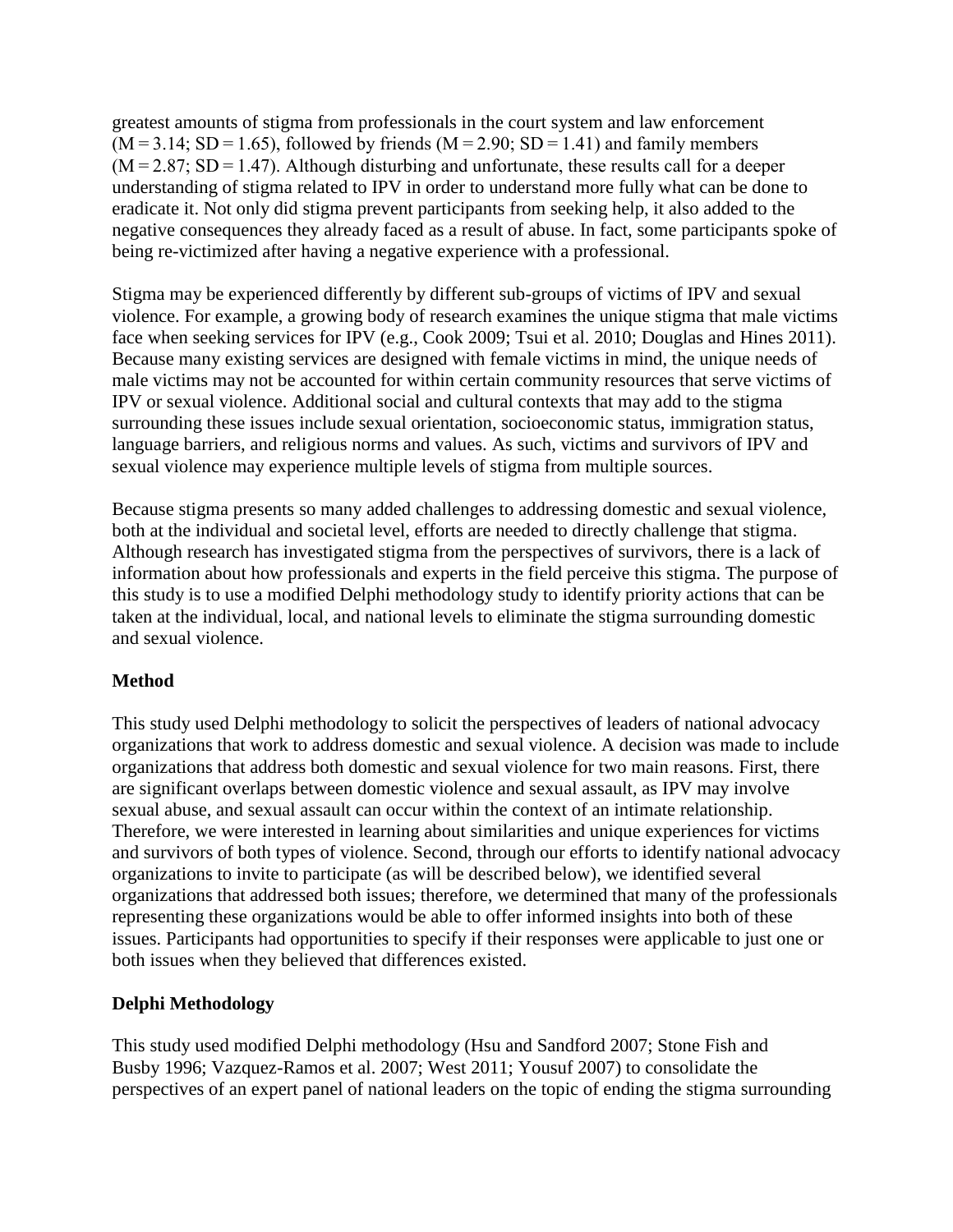domestic and sexual violence. The Delphi method was developed by the RAND Corporation in the 1950s and has been used widely in a range of fields since then (RAND Corporation 2014; Vazquez-Ramos et al.). Delphi methodology is especially applicable to identifying priority areas for public policy and professional organizations to address complex social problems (Stone Fish & Busby; Vazquez-Ramos et al.), and it is useful when geographic or resource restrictions would prevent expert panel members from meeting face-to-face (Yousuf). The Delphi method also is well-suited for identifying future needs and trends. As Hsu and Sandford said, "Common surveys try to identify 'what is,' whereas the Delphi technique attempts to address 'what could/should  $be''''(p. 1).$ 

In Delphi methodology, expert panel members complete multiple rounds of questionnaires, each moving toward consensus (Dawson and Brucker 2001; Jenkins and Smith 1994; Morrow-Howell et al. 2005; Murray et al. 2010; Stone Fish and Busby 1996; West 2011). Both qualitative and quantitative questionnaires and data analysis procedures are used, and panel members' opinions are valued throughout the study process (Hsu and Sandford 2007; Murray et al. 2010; Stone Fish and Busby 1996). Although standard procedures for Delphi methodology have been defined, researchers have used modifications to meet the unique needs of specific research studies (Vazquez-Ramos et al. 2007; Yousuf 2007).

## **Participants and Recruitment**

Recruiting a quality expert panel is crucial to the success of Delphi methodology (Hsu and Sandford 2007; Stone Fish and Busby 1996; Yousuf 2007), and participants should be "highly trained and competent within the specialized area of knowledge related to the target issue" (Hsu & Sandford, p. 3). The number of panelists in Delphi studies has varied, although most studies include approximately 15 to 20 participants (Hsu & Sandford). Although there are no clear guidelines for selecting panel members, it is important to include panelists who have sufficient knowledge and experience related to the topic (Hsu & Sandford; West2011).

A benefit of Delphi methodology is it allows expert panel members to maintain anonymity yet also provide feedback on the study's topic (Hsu and Sandford 2007; Vazquez-Ramos et al. 2007; Yousuf 2007). Therefore, two reasons led to a decision to maintain participants' confidentiality, so only members of the research team knew participants' identities. First, we wanted participants to provide open and honest input throughout this study. We decided this would be most likely to occur if they were speaking on their own behalf, rather than attempting to represent the official positions or beliefs of their organizations. Second, Delphi methodology provides a forum for panel members to share thoughts without any one individual having more influence on other panel members than others (Vazquez-Ramos et al.; Yousuf). Had panel members known the identities of other participants, they may have felt pressure to share beliefs with which they felt others who they knew on the panel would agree.

Efforts were made to identify a highly qualified, diverse group of prospective participants to invite to participate in this study. The target population consisted of national leaders in the movement to end domestic and sexual violence in the United States. To identify prospective participants, we created a list of national organizations that do work in the areas of domestic and sexual violence, and we aimed to identify organizations whose work included advocacy, public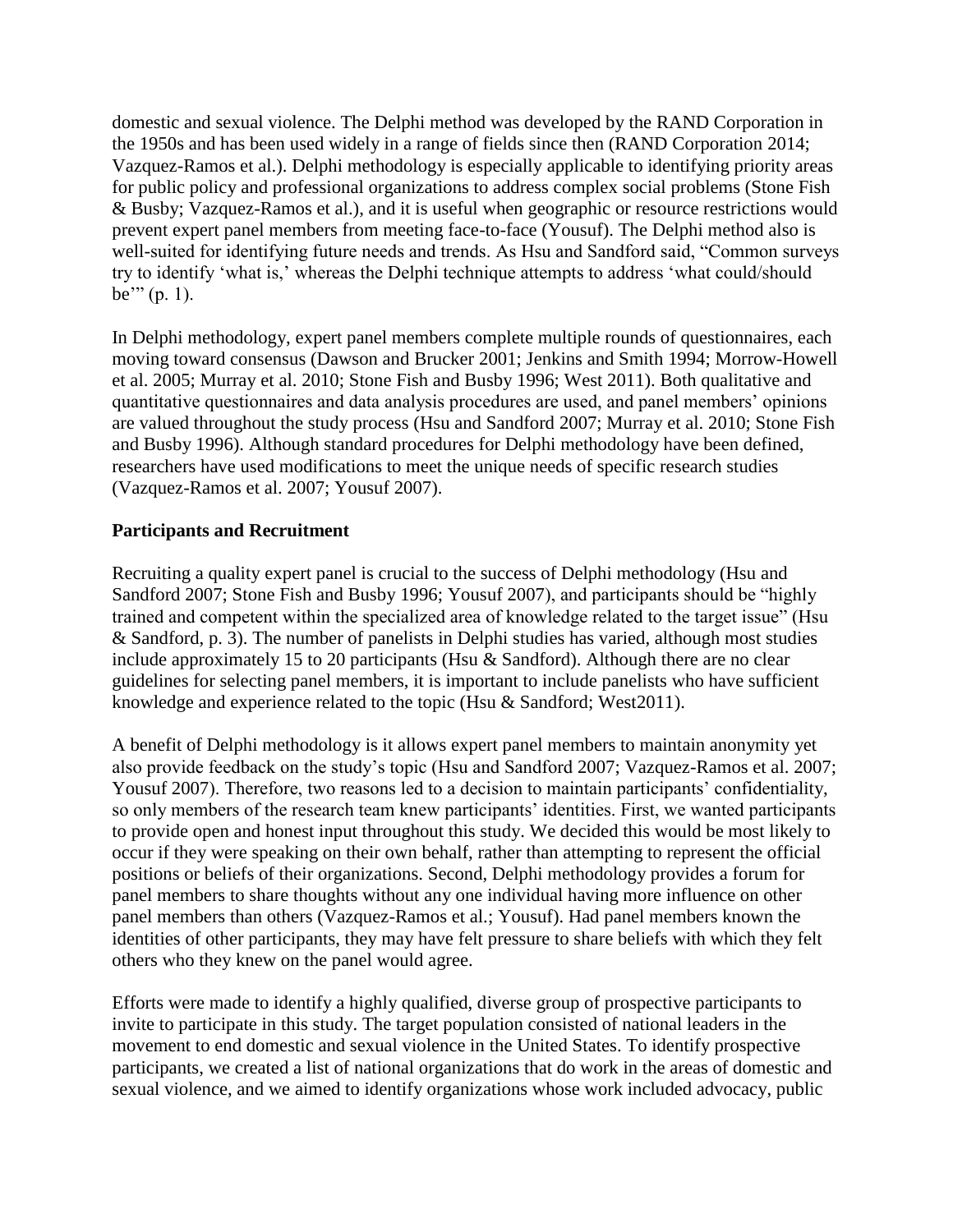awareness campaigns, technical assistance to local service programs, training and/or educational opportunities for service providers, and/or providing direct services to people impacted by domestic and/or sexual violence. We identified these organizations through the research team members' knowledge of major national organizations, as well as by conducting Internet-based searches using search engines. Our initial list of prospective organizations included 39 organizations. From that list, we sought contact information for the most senior person in the organization (e.g., Executive Director, President). When this information was not readily available online, we called the organization's phone number to request it and/or submitted the recruitment e-mail via the organization's website contact form.

We sent study participation invitations to the designated person at each organization via e-mail  $(n=35)$  or through a website contact form  $(n=4)$ . Individuals (or their designees) who indicated they were interested in participating were then mailed the website link to the first questionnaire, which also included the study's informed consent document. Sixteen participants completed Questionnaire 1. Only people who completed Questionnaire 1 were eligible to complete Questionnaire 2 and/or 3. A total of 10 participants completed Questionnaire 2, and 10 participants completed Questionnaire 3. At least six participants completed all three rounds of questionnaires, although two participants did not provide their names on Questionnaire 2, so it is not possible to determine whether these people completed all three rounds.

In light of the decision to conduct this study confidentially, the IRB-approved protocol for this study does not permit the release of the names or organizational affiliations of the participants in this study. Therefore, only a summary of the participants and their organizations will be provided here. The following characteristics describe the full sample of 16 participants. Panel members were geographically diverse, with representatives from organizations that are located in states across the U.S., including Washington, DC  $(n=4)$ ; California and New York (each with  $n=3$ ); Illinois and Texas (each with  $n = 2$ ), and six other states. (Note: some participants reported that their organizations operated in multiple locations.) Participants' job titles included the following: Executive Director, CEO, President, Senior Manager, Director of Operations, and Deputy Director. All of the organizations work to address domestic and/or sexual violence, with some of the organizations addressing only one of these issues and others addressing domestic and/or sexual violence as part of efforts to address other forms of violence (e.g., child abuse and elder maltreatment) as well. All but one of the participants were female. Participants reported their ethnic/racial backgrounds as follows: White/Caucasian (*n* = 11); Latina/Latino (*n* = 4); African American  $(n=1)$ ; and Native American  $(n=1)$ . The range for number of years that participants had worked in a job related to domestic and/or sexual violence was from 4 to 35 years  $(M = 17.5$  years,  $SD = 10.6$ ). All of the organizations represented on the panel had a national scope.

#### **Questionnaires: Format and Development**

Typically, Delphi methodology studies use three to five rounds of researcher-created questionnaires with expert panel members (Jenkins and Smith 1994; Stone Fish and Busby 1996; Vazquez-Ramos et al. 2007). The first questionnaire is open-ended, and data analyses at each phase are used to develop the next round of questionnaire, moving closer to consensus at each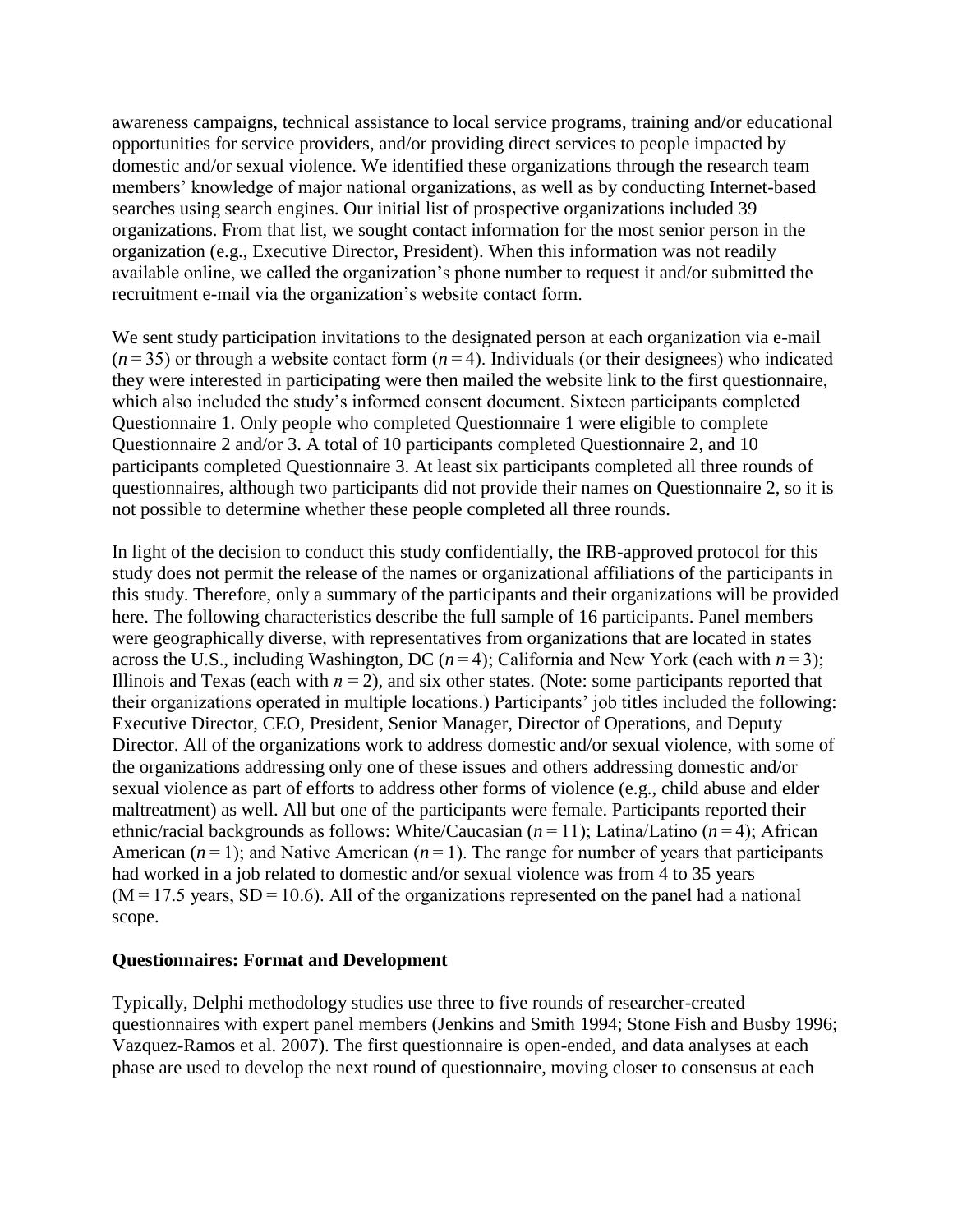phase (Vazquez-Ramos et al.; West 2011; Yousuf2007). Each questionnaire was estimated to take approximately 30 min to complete.

## 1. *Questionnaire 1*

Questionnaire 1 included the following open-ended questions: (a) In your own words, how would you describe the stigma surrounding domestic and/or sexual violence? What does this stigma look like?; (b) Where do you think the stigma surrounding domestic and/or sexual violence originates? In other words, what do you think are the reasons that this stigma exists?; (c) In what ways do you think that the stigma surrounding domestic and/or sexual violence impacts survivors? What challenges does it pose to survivors at different points in their lives?; (d) In what ways does the stigma surrounding domestic and/or sexual violence impact the work that you do? In what ways does it make your work harder to do? Please consider all aspects of your work; (e) What do you think can be done to eliminate or reduce stigma at the individual level? By "individual level," we are referring to the stigma that individual survivors of domestic and/or sexual violence face; (f) What do you think can be done to eliminate or reduce the stigma surrounding domestic and/or sexual violence within local communities? By "local communities," we are referring to specific geographical regions (e.g., within a city or county) and to groups of people that identify themselves as a community (e.g., within a religious institution, neighborhood, or civic organization); (g) At the national level, what do you think can be done to eliminate or reduce the stigma surrounding domestic and/or sexual violence?; and (h) Please add any additional thoughts or feedback related to the topic of stigma and domestic and/or sexual violence that you did not provide elsewhere on this questionnaire.

Basic content analysis procedures were used to analyze participants' responses to Questionnaire 1, and the themes that emerged through the content analysis were used to develop Questionnaire 2 (Vazquez-Ramos et al. 2007). We organized Questionnaire 2 according to the themes that emerged through the content analysis (Stemler 2001), rather than on the original question structure used in Questionnaire 1 (Murray et al. 2010). The three themes that emerged in the content analysis were (a) the social context of the stigma surrounding domestic and sexual violence; (b) the impact of the stigma on resources for victims and survivors; and (c) strategies for eradicating the stigma surrounding domestic and sexual violence.

# 2. *Questionnaire 2*

A typical second-round questionnaire provides participants with a list of statements derived from participants' responses to Questionnaire 1, which they are then asked to rate on a Likert-type scale (Vazquez-Ramos et al. 2007). In developing Questionnaire 2, it is important to retain a reasonable number of statements for participants to rate, and efforts are made to use participants' original language as much as possible (West 2011). All statements in each theme were presented on Questionnaire 2 in no particular order within the theme, and no efforts were made at this point to identify sub-categories. Questionnaire 2 contained a total of 105 items. Participants were asked to rate their agreement with each statement on a scale from 1 (*strongly disagree*) to 7 (*strongly agree*), with a "Not applicable" option. The survey concluded with an open-ended comment section if participants had other ideas they wanted to share. On Questionnaire 1, panel members had used different terms to describe people who have experienced domestic and sexual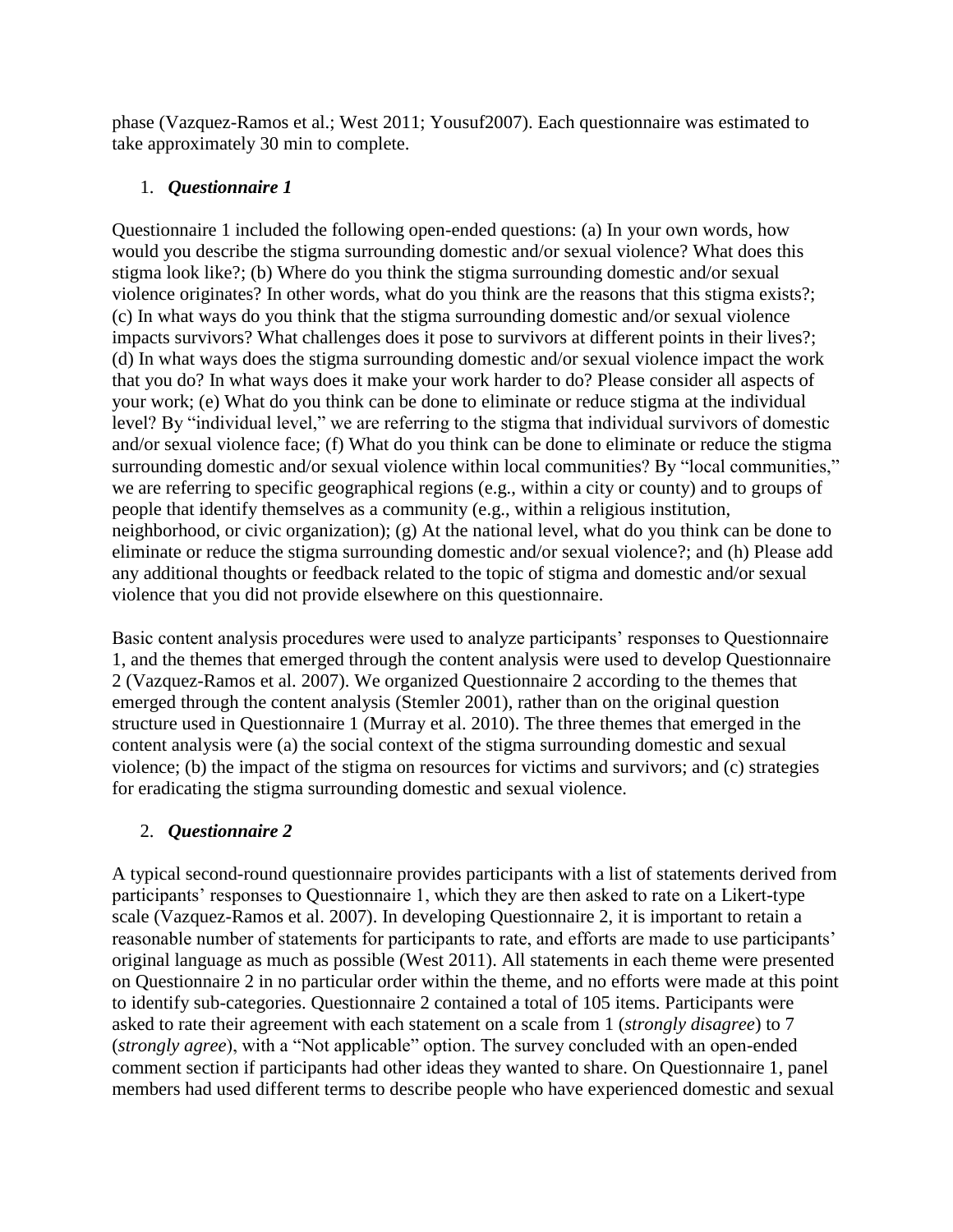violence. Thus, for consistency in Questionnaire 2, we used the term *victim* to describe someone currently experiencing abuse and the term *survivor* to describe someone who experienced abuse in the past.

## 3. *Questionnaire 3*

Because there was a high level of consensus in participants' responses to Questionnaire 2, the third questionnaire involved the main modification to typical Delphi methodology in the current study. Typically, Questionnaire 3 presents the same set of statements used in Questionnaire 2 for participants to re-rate in light of fellow expert panel members' ratings, which they view in the form of median scores and interquartile ranges (Murray et al. 2010; Vazquez-Ramos et al. 2007; Yousuf 2007). However, best practices in Delphi methodology suggest the study should be stopped once consensus has been reached (Jenkins and Smith 1994). Rather than abandon the third questionnaire as some have done (see White et al. 1997), we followed the example of Murray et al. (2010) and used Questionnaire 3 as an opportunity to seek participants' feedback on our preliminary interpretations of the study's findings. This use of the third questionnaire is useful for offering a validity check on the researchers' conclusions (Murray et al. 2010; West 2011).

To develop Questionnaire 3, we first calculated the medians and 25th to 75th percentile interquartile ranges for all statements included on Questionnaire 2. Based on these figures, we identified statements that demonstrated consistent high agreement (based on the medians), along with a high level of consensus (based on the interquartile ranges). Questionnaire 3 contained only items for which participants demonstrated high consensus and high agreement on Questionnaire 2. The main themes in Questionnaire 2 (i.e., the social context of the stigma; the impact of stigma on resources; and strategies for eradicating the stigma) served as a basis for organizing the high consensus/high agreement statements in Questionnaire 3. Within each theme, Questionnaire 3 statements were organized into sub-categories. Participants read a list of statements in each subcategory, along with a summary statement, which was written in order to capture the main idea of the statements in each sub-category. Participants were instructed to do the following for each sub-category on Questionnaire 3: (a) read the list of statements; (b) read the summary statement; and (c) provide open-ended feedback about their thoughts as to how accurately the summary statement captures the ideas in the statements in each sub-category. This feedback informed the final revision of the summary statements.

## **Data Collection Procedures**

All communications and data collection for this study were done electronically. Questionnaires 1 and 2 were hosted on Qualtrics software, and Questionnaire 3 was created using a Google Drive form. Participants were offered a summary of the results at the end of the study as an incentive for participating. The data collection began in late August 2013 and ended in March 2014, with surveys sent on an approximately bi-monthly basis.

# **Results**

*Medians and Interquartile Ranges of Items on Questionnaire 2*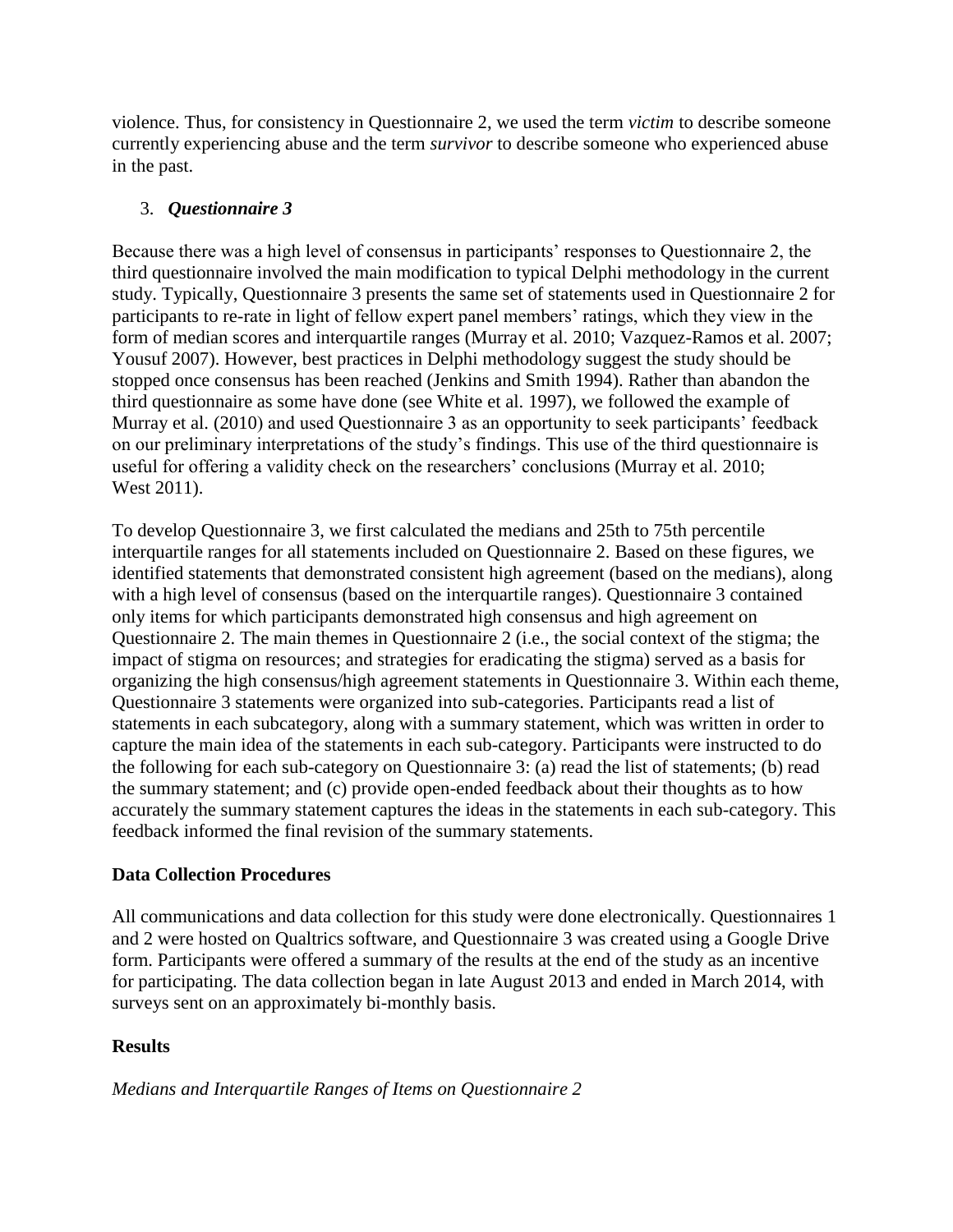To identify statements from Questionnaire 2 on which participants had high agreement and high consensus, we calculated the medians and 25th to 75th percentile interquartile ranges for each statement. Adapting criteria from Murray et al. (2010) and Stone Fish and Busby (1996), items were considered to have high agreement if they had a median of 5.5 or higher on the scale from 1 (*strongly disagree*) to 7 (*strongly agree*), and items were considered to demonstrate high consensus if their 25th to 75th percentile interquartile ranges were 1.25 or less. The items demonstrating high consensus and high agreement, which were retained for Questionnaire 3, are presented in Table 1, along with their medians and interquartile ranges.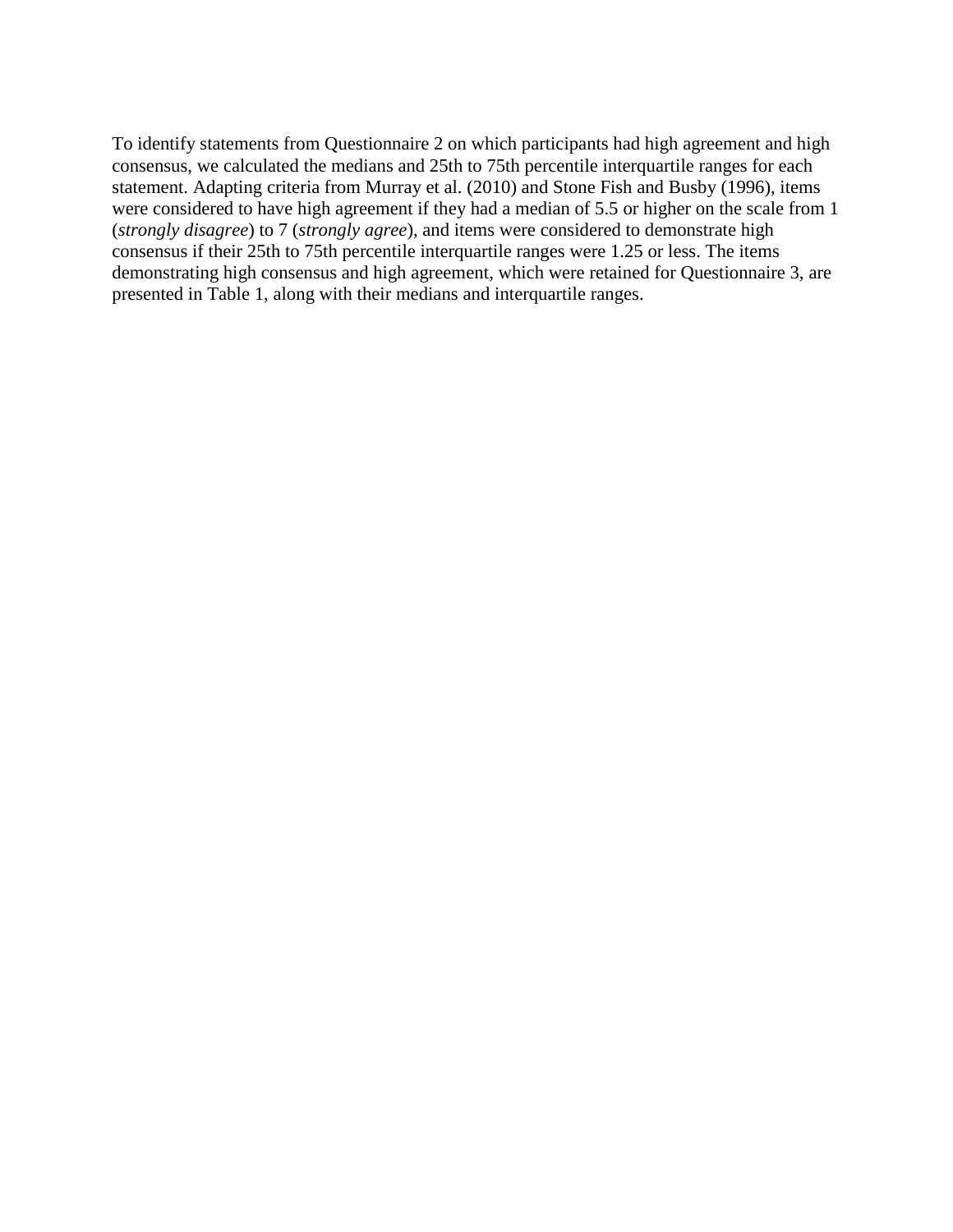| Item                                                                                                                                                                                                                                                                                                                                                                                            | Median | 25th-75th %ile IQR |
|-------------------------------------------------------------------------------------------------------------------------------------------------------------------------------------------------------------------------------------------------------------------------------------------------------------------------------------------------------------------------------------------------|--------|--------------------|
| Theme 1: The social context of the stigma surrounding domestic and sexual violence                                                                                                                                                                                                                                                                                                              |        |                    |
| Sub-category #1                                                                                                                                                                                                                                                                                                                                                                                 |        |                    |
| Stigma looks like blame—both from others and what victims/survivors put on themselves.                                                                                                                                                                                                                                                                                                          | 6      | 0.75               |
| Blame becomes even more intense if the victim/survivor has engaged in any "risky" behavior-<br>such as drinking, drug use, hanging out with the "wrong people," not leaving quickly enough, or<br>being a sex worker.                                                                                                                                                                           | 7      | 0                  |
| Blame becomes even more intense if the victim/survivor is a mother and there is a perception that<br>children have been harmed.                                                                                                                                                                                                                                                                 | 6      | 1                  |
| Victims/survivors are often made to feel that it is their fault.                                                                                                                                                                                                                                                                                                                                | 6.5    | ı                  |
| Victims are often stigmatized once they share their story through judgmental questions, such as<br>"How did you get into an abusive relationship?;" "Why didn't you leave?;" "Why didn't you<br>think of your children?;" and "Why did you wear that outfit (if the survivor was raped)?".<br>Victims of domestic violence and sexual assault are singularly different than perceptions held of | 7<br>7 | 1<br>0.75          |
| other types of victims. No other crime victim has to face constant implications that they are<br>somehow responsible for the crimes committed against them.                                                                                                                                                                                                                                     |        |                    |
| Responsibility for domestic and sexual violence is not placed on the offenders as it should be.                                                                                                                                                                                                                                                                                                 | 7      | 1                  |
| Society believes that victims are granting permission to be treated in this manner, and therefore<br>there is something wrong with THEM.                                                                                                                                                                                                                                                        | 6      | 0.75               |
| Society ranks and classifies victims by how "innocent" they are, so that some (e.g., those who are<br>not white, those who are over the age of 6 or 8) are somehow less "real" victims and less deserving<br>of our support or outrage against their perpetrators.                                                                                                                              | 7      | 0.75               |
| Victims' self-blame often leads to self-destructive behaviors, such as alcohol and drug addiction,<br>eating disorders, suicidality, and depression as coping mechanisms.                                                                                                                                                                                                                       | 7      | 0.75               |
| Even survivors forget that many years ago, they were victims, too, and now criticize other people<br>currently in abusive relationships.                                                                                                                                                                                                                                                        | 5.5    | ı                  |
| Survivors do not want to be blamed for breaking up their homes by their family members, clergy,<br>other professionals, and sometimes even by their children.<br>Sub-category #2                                                                                                                                                                                                                | 7      | 1                  |
| There is a general belief in society that a survivor can just get up and leave an abusive relationship.                                                                                                                                                                                                                                                                                         | 7      | 0                  |
| Many people believe that it is a sign of weakness or lack of education to be a victim of abuse or<br>assault.                                                                                                                                                                                                                                                                                   | 7      | 1                  |
| There is a belief that stigmatizes victims of sexual violence that "it's just sex," so you should get<br>over it right away, as in, "It's no big deal, so you shouldn't need support in any way."                                                                                                                                                                                               | 6.5    | 1                  |
| Some people are not even aware that domestic violence is a crime, so while they view assault<br>against a man as wrong and as a crime, if they witness a man beating a woman, they see it as "a<br>private matter," and not a crime.                                                                                                                                                            | 5.5    | ı                  |
| People have perceptions about what victims are supposed to act like, and when they don't present<br>the way they expect them to and when the facts don't "look right" they fail to believe or support<br>victims.                                                                                                                                                                               | 7      | 0                  |
| Sexual violence is still seen as a crime NOT occurring at epidemic proportions. Even in light of<br>institutional sexual violence such as military, campus, and faith-based organizations, questions are<br>still being asked if the number accurate, rather than acknowledging sexual violence as a real<br>problem in the US.                                                                 | 6.5    | ı                  |
| Most people are not aware of the dynamics of domestic and sexual violence, and this lack of<br>awareness contributes to more violence.                                                                                                                                                                                                                                                          | 7      | 0                  |
| Many people are still in agreement with "traditional" gender roles that value men and male privilege<br>and women as subservient.                                                                                                                                                                                                                                                               | 6      | 0                  |
| The origin of the stigmas surrounding sexual and domestic violence is in the patriarchal social<br>structures that consider women as property of men, without agency and credibility.                                                                                                                                                                                                           | 6.5    | ı                  |
| The stigma surrounding domestic and sexual violence is codified in our language, our cultural<br>norms, the media (including social media), pop culture, our laws, and public policy.<br>Sub-category #3                                                                                                                                                                                        | 7      | 1                  |
| Victims' isolation is a consequence of both the actual abuse tactics and the shame surrounding them.                                                                                                                                                                                                                                                                                            | 7      | 0                  |
| Victims often suffer alone in their shame.                                                                                                                                                                                                                                                                                                                                                      | 7      | 0.75               |
| Survivors are afraid to have others find out that they are being abused because they feel ashamed<br>and weak.                                                                                                                                                                                                                                                                                  | 6.5    | ı                  |
| People want to distance themselves from the experience of victimization, and so they create barriers<br>between themselves and people who are victimized.                                                                                                                                                                                                                                       | 7      | 1                  |
| Stigma can create divisions in families and friendships.                                                                                                                                                                                                                                                                                                                                        | 7      | ı                  |

#### Table 1 Medians and 25th to 75th Percentile Interquartile Ranges (IQR) of Questionnaire 2 items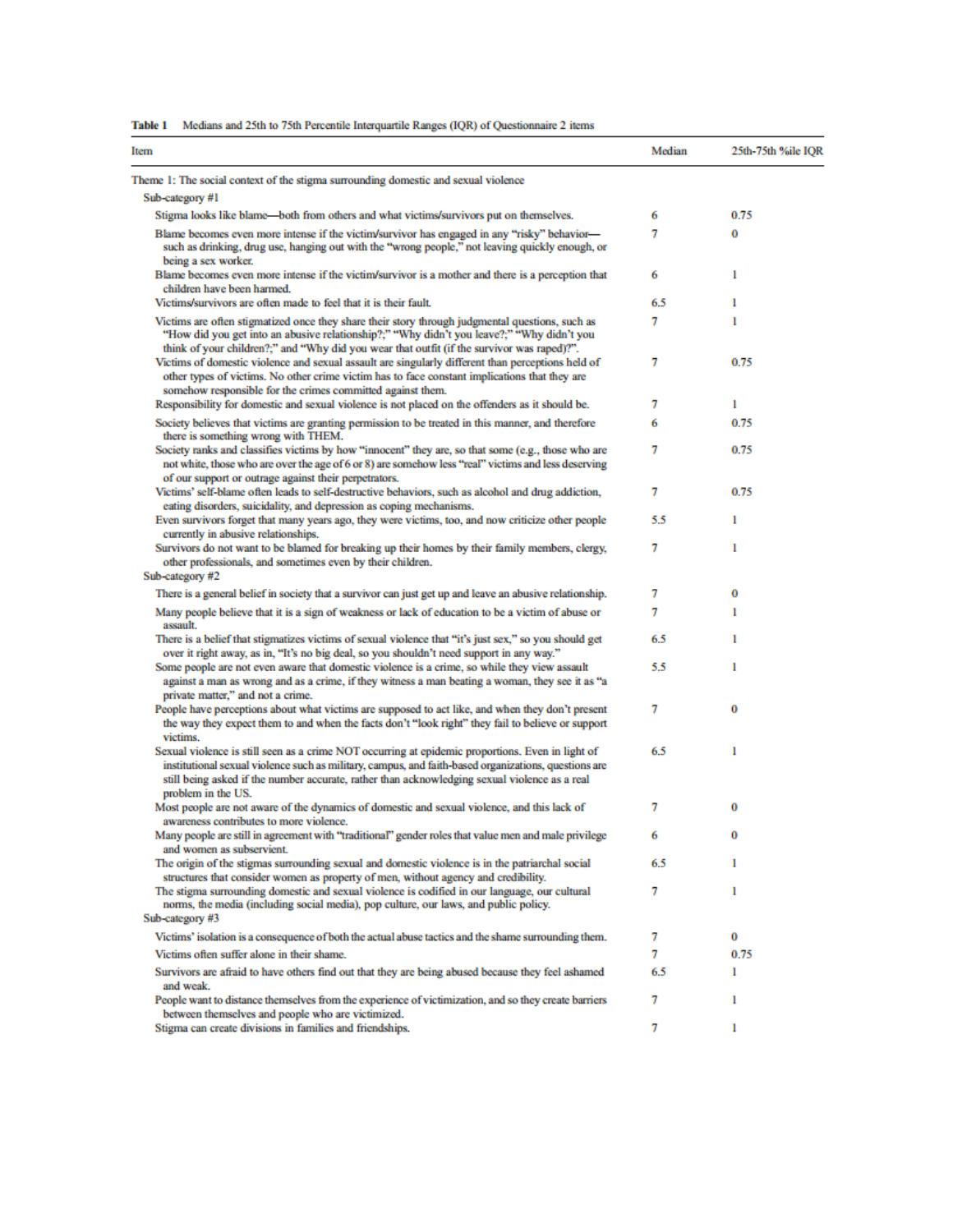Table 1 (continued)

| Item                                                                                                                                                                                                                                                                                                                                                | Median | 25th-75th %ile IQR |
|-----------------------------------------------------------------------------------------------------------------------------------------------------------------------------------------------------------------------------------------------------------------------------------------------------------------------------------------------------|--------|--------------------|
| Sub-category #4                                                                                                                                                                                                                                                                                                                                     |        |                    |
| Employers and co-workers see victims/survivors as liabilities.                                                                                                                                                                                                                                                                                      | 6      | 1                  |
| Landlords see victims/survivors as a danger because they might put other tenants in jeopardy.                                                                                                                                                                                                                                                       | 6      | 0                  |
| Political leaders show their indifference to domestic and sexual violence when funding is cut for<br>shelter, hotlines, housing, and employment assistance for victims and survivors.                                                                                                                                                               | 6      | 1                  |
| The stigma is a barrier to outside visibility or financial support for the issues of domestic and sexual<br>violence.<br>Sub-category #5                                                                                                                                                                                                            | 6.5    | 1.25               |
| There is a lot of stigma attached to survivors in the LGBTQ community (e.g., "a person of your<br>same sex should not be able to overpower you. You should be able to fight back").                                                                                                                                                                 | 6.5    | 1                  |
| For the deaf and hard of hearing, there are additional stigmas as they are a close knit and smaller<br>community.                                                                                                                                                                                                                                   | 7      | 1                  |
| The stigma can be pretty painful for male victims since they are socialized to be strong and never<br>show any signs of vulnerability (e.g., they have been told they are weak or sissies, that a woman or<br>same-sex partner cannot overpower them or hurt them, and that they should be embarrassed to call<br>a hotline or reach out for help). | 7      | 1                  |
| An additional layer of mother-blaming in our society often holds mothers to unrealistic standards, and<br>they may be stigmatized for failing to protect their children.                                                                                                                                                                            | 6      | 0                  |
| Theme 2: The Impact of the Stigma on Resources for Victims and Survivors<br>Sub-category #1                                                                                                                                                                                                                                                         |        |                    |
| Even when victims and survivors seek help, the stigma can still come from practitioners, the justice<br>system, or social service system.                                                                                                                                                                                                           | 6.5    | 1                  |
| Bad experiences with law enforcement or the courts, where many men have prejudiced views and<br>behaviors, serve as deterrents to effective support for victims/survivors.                                                                                                                                                                          | 7      | 0.75               |
| CPS workers can be very harsh on DV survivors and remove their children because s/he did not<br>leave the relationship as quickly as possible.                                                                                                                                                                                                      | 6      | 1                  |
| Stigmas are even present in our domestic and sexual violence services.<br>Sub-category #2                                                                                                                                                                                                                                                           | 6      | 1                  |
| Survivors are wary in seeking assistance because they might be questioned by friends, family members,                                                                                                                                                                                                                                               | 6      | 1                  |
| and service providers as to why they did not leave sooner.<br>Survivors are less likely to seek help if they perceive the stigma, and this is even worse for men,                                                                                                                                                                                   | 6      | 1                  |
| marginalized women, or women from other cultures besides Euro-American.<br>When victims are not believed and judged, they are less likely to reach out for services.                                                                                                                                                                                | 6      | 0.75               |
| Survivors are left questioning themselves, their decision-making processes, and their self-worth.                                                                                                                                                                                                                                                   | 7      | 0.75               |
| Theme 3: Strategies for Eradicating the Stigma Surrounding Domestic and Sexual Violence                                                                                                                                                                                                                                                             | 6      | 1                  |
| Sub-category #1                                                                                                                                                                                                                                                                                                                                     |        |                    |
| We must ensure that services provided to victims and survivors are survivor-driven, empowering,                                                                                                                                                                                                                                                     | 7      | 0                  |
| trauma-informed, and culturally-relevant.<br>Service providers must convey an appreciation for how big a deal it is for many victims/survivors to<br>tell ANYONE what is happening when clients seek their help.                                                                                                                                    | 7      | 0                  |
| Advocacy and service organizations should validate survivors' fears and frustrations.                                                                                                                                                                                                                                                               | 7      | 0                  |
| Service providers should offer support groups and educational materials that help survivors shed<br>their feeling of shame and embarrassment; lessen their feelings of helplessness & hopelessness;<br>regain their self-esteem and self-confidence; and help them strengthen their feelings of empow-<br>erment.                                   | 7      | 0                  |
| Service providers can create forums that provide survivors with the time and space to share their<br>stories.                                                                                                                                                                                                                                       | 7      | 0                  |
| Every organization working in this field should work constantly at challenging our own stereotypes<br>and biases so that we can correct those that are embedded within us.                                                                                                                                                                          | 7      | 0                  |
| Providing resources (e.g., web-sites, blogs, and groups) that survivors can find and make use of that<br>are supportive of them can be helpful.                                                                                                                                                                                                     | 7      | 0                  |
| Service providers and advocacy organizations should educate and empower survivors to tell their<br>stories.                                                                                                                                                                                                                                         | 7      | 1                  |
| We should do more to reach victims/survivors out there who have never sought help because of<br>stigma, and because they are not aware that there are laws, resources, and services.                                                                                                                                                                | 7      | 0.75               |
| We should make sure our messages are culturally relevant, in all the different meanings of culture<br>(ethnicity, language, geography, etc.).                                                                                                                                                                                                       | 7      | 0                  |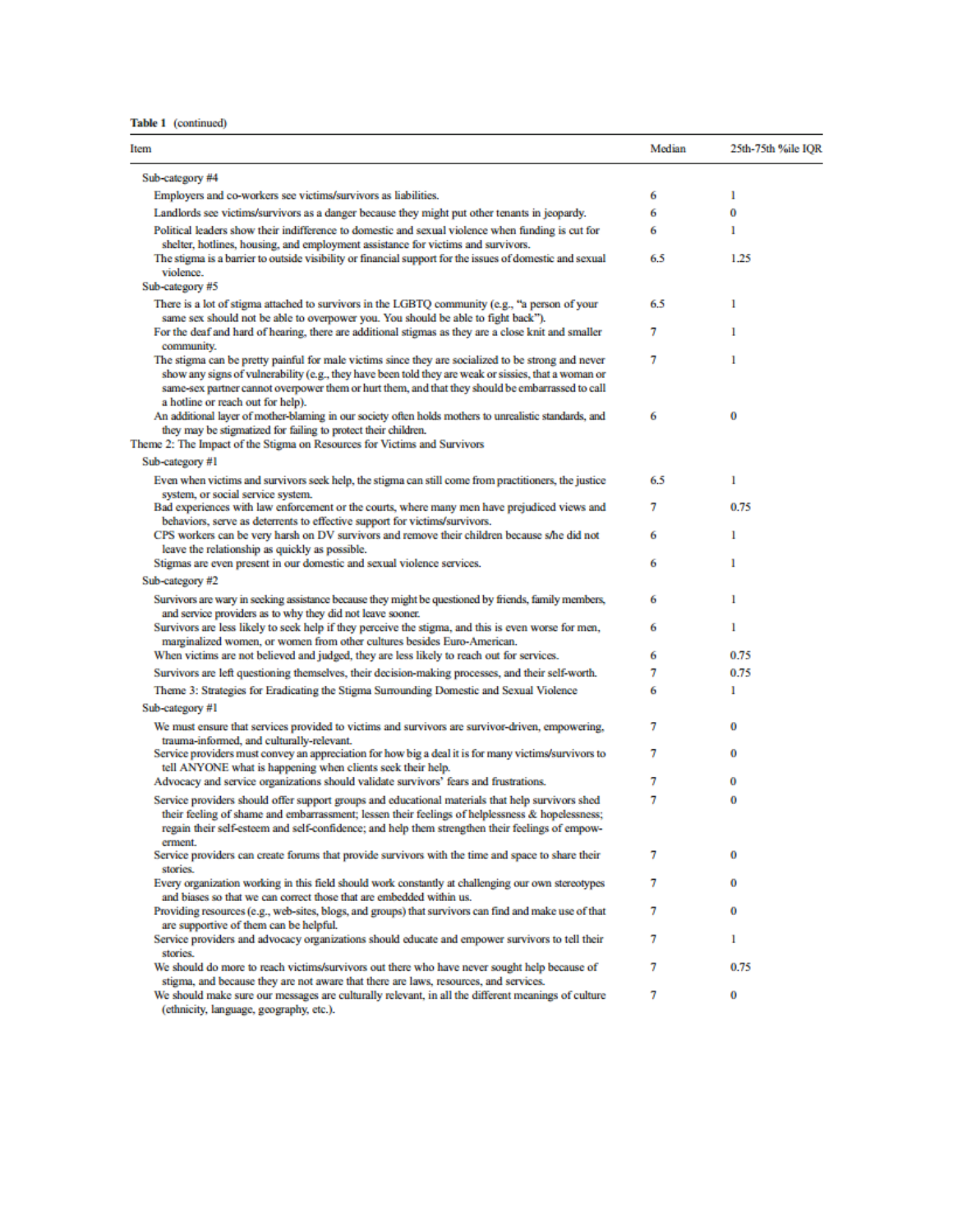Table 1 (continued)

| Item                                                                                                                                                                                                                                       | Median | 25th-75th %ile IQR |
|--------------------------------------------------------------------------------------------------------------------------------------------------------------------------------------------------------------------------------------------|--------|--------------------|
| Local programs must be vigilant about their printed materials to make sure that the message they<br>present is empowering and devoid of judgment.                                                                                          | 7      | 0                  |
| Advocates must work consistently to undermine negative messages that victims may be hearing in<br>other areas of their life.                                                                                                               | 7      | 0                  |
| We should ensure that there is a safe place in every community where a survivor can reach out for<br>help and feel genuine support.<br>Sub-category #2                                                                                     | 7      | 0                  |
| Public awareness campaigns can let survivors know they don't have to deal with their pain on their<br>own.                                                                                                                                 | 7      | 0                  |
| Service providers and advocacy organizations should educate communities about the real reasons<br>people stay and how to be an effective ally.                                                                                             | 7      | 0                  |
| Society cannot downplay the severity of what victims and survivors have experienced or continue<br>to experience and how horrible any form of violence is against anyone.                                                                  | 7      | 0                  |
| Advocacy organizations should teach positive bystander strategies.                                                                                                                                                                         | 7      | 0.75               |
| Advocates should create campaigns that let survivors know that people care about them.                                                                                                                                                     | 7      | 1                  |
| Advocacy organizations should have large public awareness campaigns addressing the stigma.                                                                                                                                                 | 7      | 1                  |
| No one message will resonate with every person or in every place, so the more conversations that<br>we have going, the more likely it is that someone will hear something that clicks for them.                                            | 7      | 1                  |
| Advocacy organizations should engage celebrities, sports figures, newscasters, and political leaders<br>in the conversation and ensure that they understand the influence their attitude and words have on<br>our society.                 | 7      | 0.75               |
| Involving the national media responsibly in the conversations about domestic and sexual violence is<br>important.                                                                                                                          | 7      | 0                  |
| We have to hold journalists accountable for how they present stories of domestic violence and<br>sexual assault.                                                                                                                           | 7      | 0                  |
| So many attacks are unreported that we don't have the data to understand the true scope of the<br>problem.                                                                                                                                 | 7      | 1                  |
| We're talking about a cultural shift, so much of the work to create it has to come from the ground up.                                                                                                                                     | 7      | 1                  |
| We should develop community-based, prevention-focused programs to promote change in com-<br>munity members' attitudes and beliefs that perpetuate the stigma surrounding abuse.                                                            | 7      | 0                  |
| Sub-category #3                                                                                                                                                                                                                            |        |                    |
| Parents can raise sons and daughters to value human rights for all.                                                                                                                                                                        | 7      | 0                  |
| We should educate children in our school system from an early age as to what a healthy relationship<br>should look like.<br>Sub-category #4                                                                                                | 7      | 0                  |
| Advocates must work toward undoing harmful policies that perpetuate domestic and sexual<br>violence.                                                                                                                                       | 7      | 0.75               |
| We should work on legislation that is more supportive of survivors and that holds perpetrators more<br>accountable.                                                                                                                        | 7      | 0                  |
| Groups working together in local communities should come together on a regular basis to discuss<br>what strategies would be best for their communities and then implementing those.                                                        | 7      | 1                  |
| We should implore leaders (mayors, coaches, teachers, business leaders) to take a stand against<br>domestic and sexual violence.                                                                                                           | 7      | 0                  |
| We should work toward more consistent and clear penalties for abusers (e.g., jail time, fees,<br>compliance with batterer treatment programs, and taking responsibility for their actions).                                                | 6.5    |                    |
| We should ensure that coordinated community responses are not just focused around victim<br>services, but also perpetrator accountability.<br>Sub-category #5                                                                              | 7      | 0                  |
| Survivors need to be portrayed as 3-dimensional human beings. They are not only "victims;" they<br>are parents, family members, friends, workers, students, members of congregations, people with<br>multiple skills, talents, attributes. | 7      | 0                  |
| We need to create opportunities for survivors to have a voice in public awareness campaigns-<br>including PSAs, radio and TV talk shows, posters, and other literature.                                                                    | 7      | 1                  |
| We need to publicize success stories that feature survivors, instead of only portraying them as<br>"victims" to be pitied.                                                                                                                 | 7      | 0.75               |
| It is important for survivors who have not sought help to see other survivors who have been able to<br>leave their abusive situations behind and are now living violence free lives and even built<br>successful lives.                    | 7      | 1                  |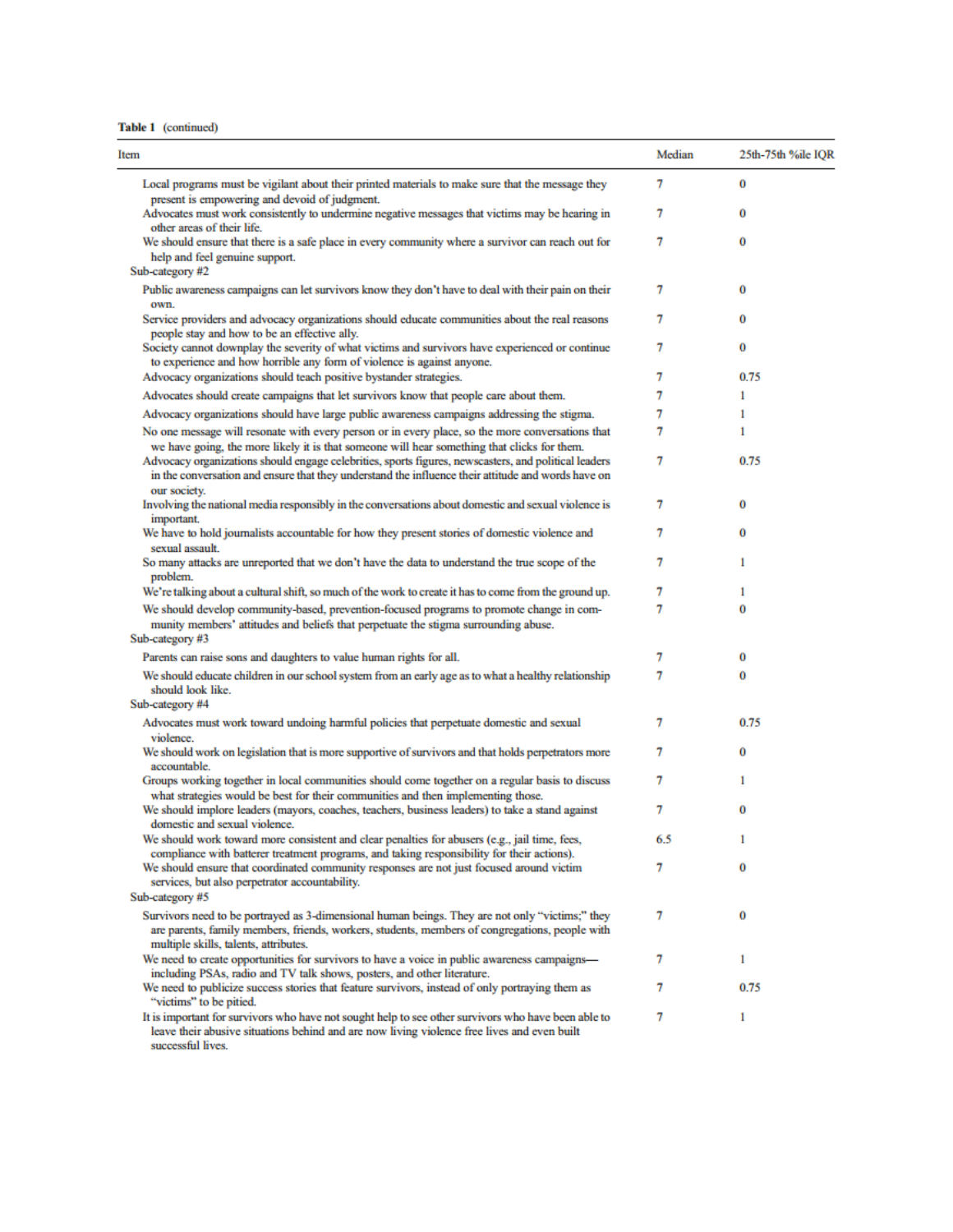Table 1 (continued)

| Item                                                                                                                                                                                                                                       | Median | 25th-75th %ile IQR |
|--------------------------------------------------------------------------------------------------------------------------------------------------------------------------------------------------------------------------------------------|--------|--------------------|
| Sub-category #6: Professionals and other groups should be trained to ensure that they are equipped to<br>provide support to survivors.                                                                                                     |        | o                  |
| We should work to educate those who impact survivors, such as church groups, school<br>administrators, and law enforcement.                                                                                                                |        | 0                  |
| We should ensure that religious leaders understand how domestic violence impacts the home and<br>safety of victims and children and have them on board with supporting the victim in getting to a<br>safe place.                           |        |                    |
| We should ensure that law enforcement is doing everything possible to support survivors.                                                                                                                                                   |        | 0                  |
| We should ensure that medical professionals screen for domestic and sexual violence and provide<br>information, education, and resources to patients on this.<br>Sub-category #7                                                           |        | 0                  |
| We must make sure that we are including all people in our fight, and not just white women of<br>privilege.                                                                                                                                 |        | 0                  |
| We need to understand and challenge the cultural beliefs in EVERY culture that have been used to<br>excuse gender-based violence, and instead identify and promote those cultural strengths and<br>resilience factors that are protective. |        | 0                  |

Reported means are based on a scale from 1 (strongly disagree) to 7 (strongly agree), with a "Not applicable" option available to participants.

### **Major Areas of Consensus and Participant Feedback on Questionnaire 3**

Questionnaire 3 provided the opportunity for participants to provide feedback to help refine and clarify the researchers' initial interpretations of the findings of this study. Again, the statements contained within each sub-category are provided in Table 1. In this section, we present the original summary statement that was included on Questionnaire 3 for each sub-category, followed by a summary of participants' feedback about the sub-category summary statements. For each sub-category, revisions were made to the summary statements based on participants' feedback. Thus, the final, revised versions of the summary statements are provided.

*Theme 1:* The social context of the stigma surrounding domestic and sexual violence

This theme contained five sub-categories, which are described below. These sub-categories addressed victim-blaming, societal beliefs, separation and isolation, barriers to seeking help, and multiple layers of stigma for non-minority groups.

*Subcategory #1:* Victim-blaming is a big part of the stigma.

Several participants indicated they believed this summary statement accurately reflected the statements in this sub-category (e.g., "Accurate summary statement;" "It's fine;" and "I believe it summarizes it very well"). (Note: from this point forward, we will not indicate when participants made statements similar to these basic indications of agreement, and rather our focus will be on the suggestions to refine each summary statement in the sub-categories below.) Several participants offered suggestions for clarifying or adding to this statement, such as "'Big part' seems very vague to me. What does that mean?"; "I would add that even advocates and other well-meaning social service providers…use language that is victim blaming;" and "I would recommend broadening the statement so that it is clear that victim blaming comes from many sources, including the internalized aspects of victim blaming that is rooted in the societal aspects." We consolidated the feedback to capture the participants' feedback in the following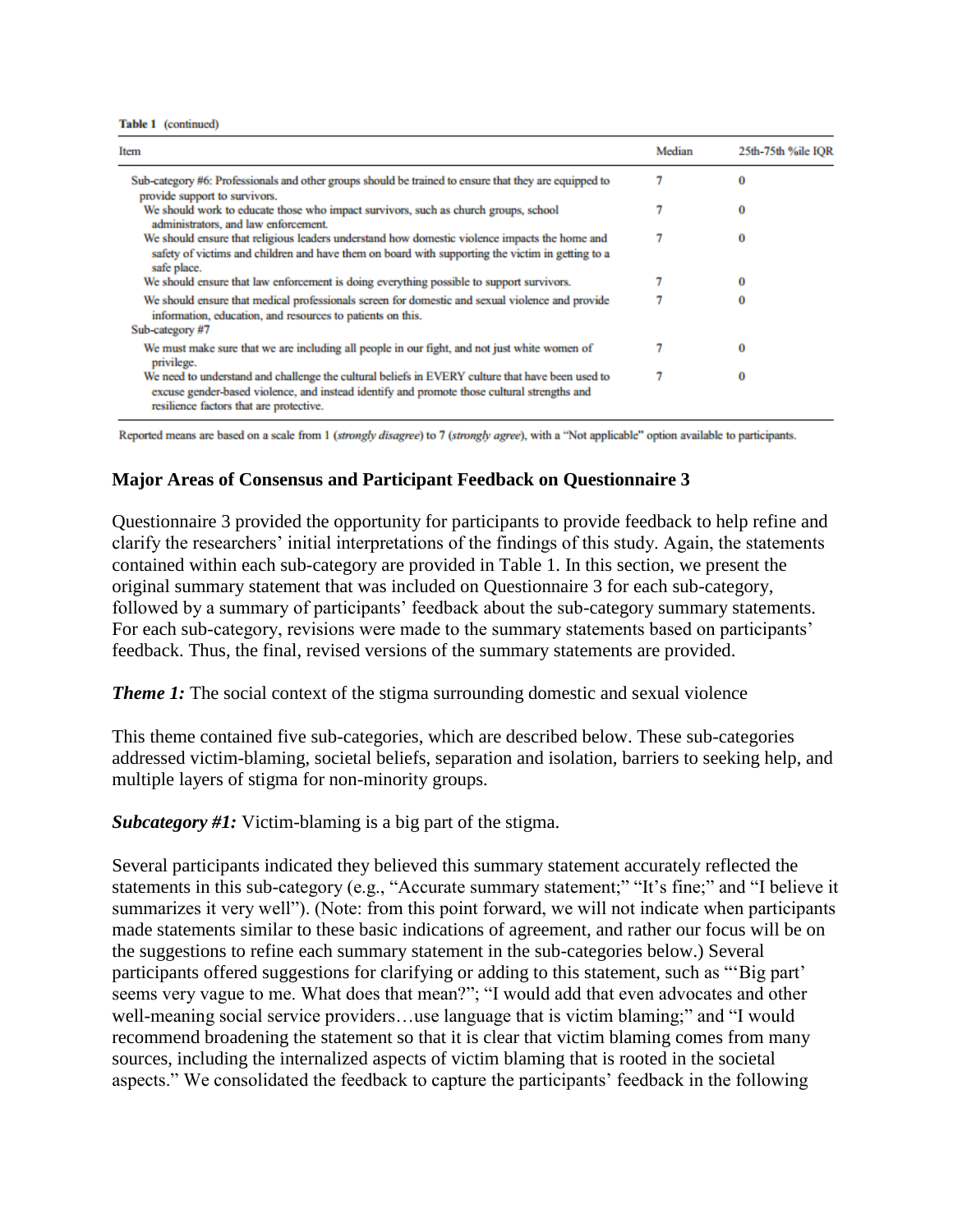final, revised version of this statement: *Victim-blaming (by society, perpetrators, other survivors, and even the survivors themselves) fuels the stigma surrounding domestic and sexual violence.*

## *Subcategory #2:* Societal beliefs add to the stigma

Several expert panel members suggested this statement should be revised to be less vague and more concrete, and they offered suggestions for doing so (e.g., "Maybe add perceptions;" "I think it would be valuable to include the last statement about how these beliefs are part of our laws, pop culture, media, etc.;" and "I would agree but hone in: 'Societal beliefs, fueled by misinformation, beliefs, and traditional gender roles, add to the perceived stigma'"). Others suggested wording changes (e.g., "Don't societal beliefs…drive the stigma rather than add to it?"). Therefore, the final version of this sub-category's summary statement is as follows: *Societal beliefs and perceptions—fueled by misinformation, beliefs, traditional gender roles, and other factors (*e.g.*, religious beliefs, racism, and classism) that are part of our laws, popular culture, and the media—drive the stigma surrounding domestic and sexual violence.*

## *Subcategory #3:* Victims/survivors are separated and isolated from others

Participants' suggestions for refining this statement related to the source of the separation and isolation (e.g., "Victims/survivors are often separated and isolated - either as a battering tactic or through self-isolation - from friends, family or other service providers who can provide help") and the nature of them (e.g., "The isolation can be both physical and emotional, literal and perceived"). Thus, the final version of this summary statement is as follows: *Victims/survivors are separated and isolated from others—physically and/or emotionally—due to the dynamics of the abuse and the stigma. The separation and isolation may be intensified by geographic isolation (*e.g.*, in rural areas or when victims/survivors do not live nearby friends or family members).*

*Subcategory #4:* Victims/survivors face stigma that makes it harder for them to attain economic security, basic needs, and personal safety

Feedback focused on barriers that survivors may face when they attempt to seek services. For example, one participant said:

> I would add the community in general shows their indifference to victims when they turn a blind eye to abuse happening in public. And when victims try to access services, many times they feel more stigmatized when they may have to produce proof of DV such as when getting a TRO [temporary restraining order], public assistance, help at the school, trying to get protection at their apartment. This at times causes some victims to not seek services to avoid the questions and shame. Even getting into a DV shelter can be a challenge as many of assessments can be long and tiring and questions can be posed in a victim blaming manner.

Thus, the final, revised version of this summary statement is as follows: *Victims/survivors face systemic and societal-wide stigma and institutional obstacles that create barriers and make it harder for them to attain economic security, basic needs, and personal safety.*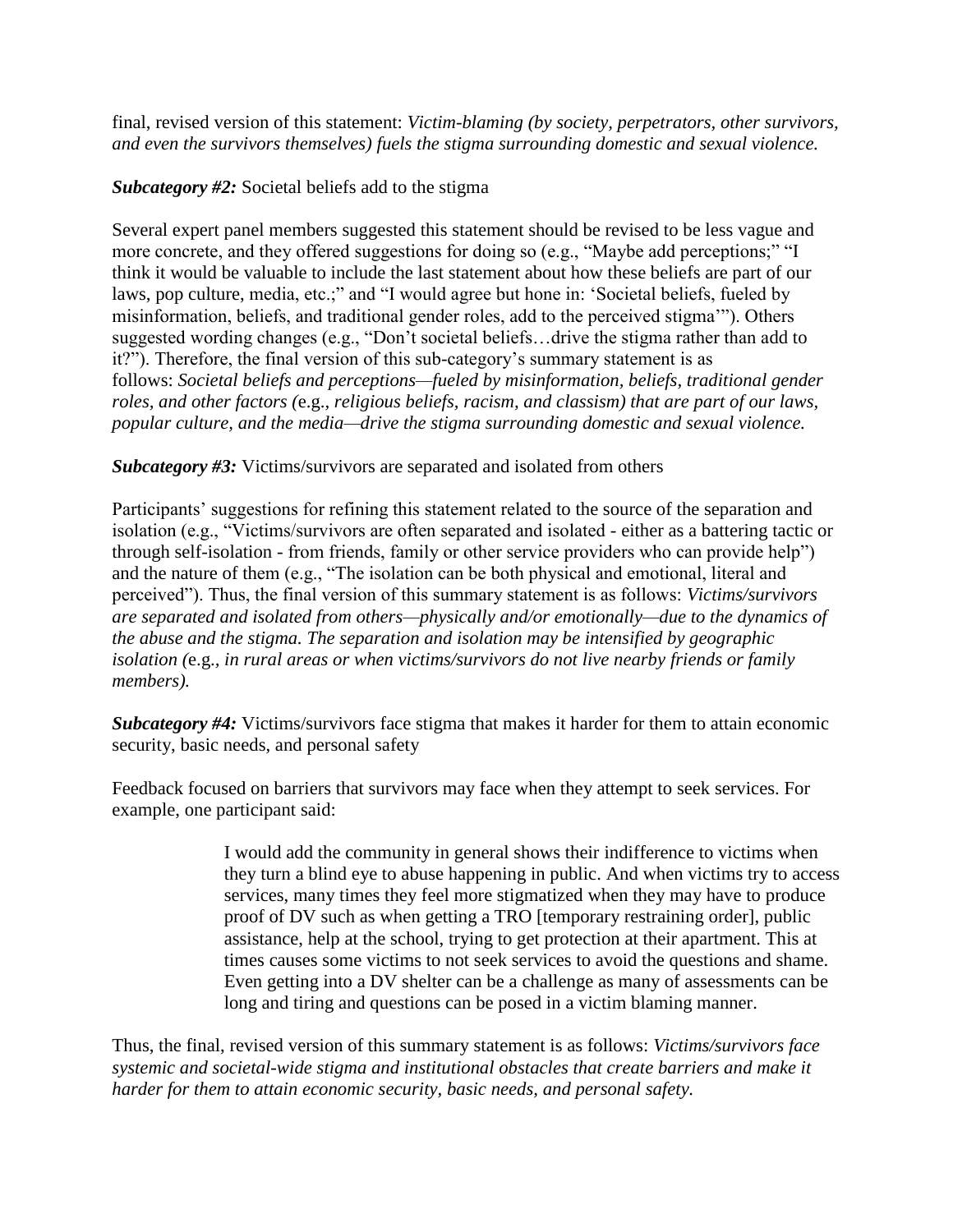*Subcategory #5:* Specific non-majority groups may experience multiple layers of stigma

Panel members suggested the term "non-majority" groups was limiting (e.g., "I feel we all suffer multiple levels of stigma" and "Is it correct to say that mothers are a non-majority group? Maybe by actual numbers, but I wouldn't think of mothers as included if I only saw the summary statement"). They also suggested focusing on "intersectionality" by "list[ing] out some examples like racism, classism, homophobia, etc." To address this, we adapted a participant's suggested wording as the final version of this statement: *Characteristics of victims'/survivors' identity (*e.g.*, race, ethnicity, disability, and family status) can add multiple layers of stigma.*

*Theme 2:* The impact of the stigma on resources for victims and survivors

Two sub-categories address the potential impact of the stigma on the accessibility of services and resources. These subcategories addressed the stigma that may be experienced from resources designed to help victims of abuse and the impact of the stigma on help-seeking.

*Subcategory #1:* Victims may experience stigma and discrimination from resources that are designed to help them

Most panel members supported this statement, as most feedback addressed one specific statement in the list ("…where many men have prejudiced views and behaviors"), and they address the gender bias in that statement and suggested that "this is a problem, many women also have prejudiced views." One participant said that this issue was addressed in the summary statement ("…especially as its presentation does not include the sex of the provider"). Two suggested revisions (e.g., "systems *and resources*" and "I think it would be helpful to include that it's not always intentional and may be the result of the system itself rather than an individual"), however, were incorporated into the following revised summary statement: *Victims may experience stigma and discrimination from systems and resources that are designed to help them, and this stigma can be unintentional and/or the result of institutional policies.*

*Subcategory #2:* The stigma makes survivors feel less willing to seek help

Most participants agreed with this summary statement. A few wording suggestions were made, such as "may make survivors feel less willing to seek help" and "I tried taking out the word 'feel' which seems to make it stronger but changes the meaning." Therefore, the final version of this statement is as follows: *The stigma may make survivors less willing to seek help.*

*Theme 3:* Strategies for eradicating the stigma surrounding domestic and sexual violence

The seven sub-categories in this theme offer suggested strategies that can be taken at different levels to end the stigma surrounding domestic and sexual violence. The topics addressed in these categories included the needs for responsive and non-stigmatizing services, education and outreach in communities, preventive interventions beginning in childhood, supportive public and organizational policies, models of survivors who have overcome abuse, professional training, and culturally-relevant resources.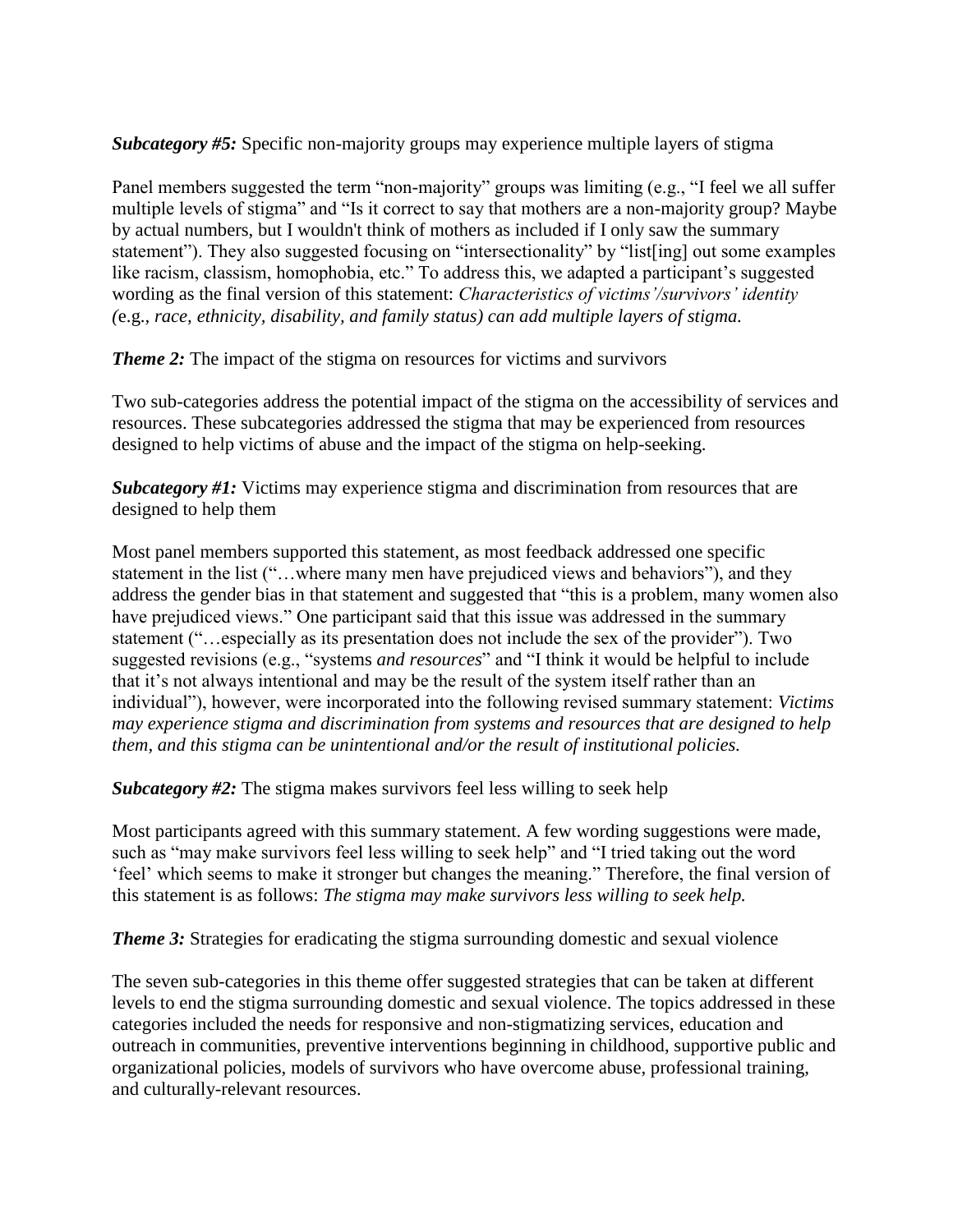*Subcategory #1:* We need responsive services that work proactively to support survivors in nonstigmatizing environments

Participants suggested modifying this statement to "add that we should allow the victim to decide what is best for her/him and to meet them where they are at in their process of change" and to be inclusive "of both prevention and intervention." Another said, "Responsive services seems very passive to me. I think you mean it in terms of responsive to survivor needs? I believe the services need to be proactive as you then say." Yet another panel member suggested the term "driven by survivor understanding." To address these suggestions, the final version of this statement was as follows: *We need proactive and responsive prevention and intervention services driven by survivor understanding in non-stigmatizing environments.*

*Subcategory #2:* We need broad-based efforts to educate and engage the public so that, through greater knowledge, the stigma will be reduced

Most panelists agreed with this summary. One said, "It's through community engagement and not the professionals that the most change will happen." Two other suggestions were to say "diverse" instead of "broad-based" and to increase not only "knowledge but also about increasing the volume of public discussion on the topic." Therefore, the final version of this statement is: *We need diverse and broad-based efforts to educate and engage the public so that, through greater knowledge and dialogue, the stigma will be reduced*.

*Subcategory #3:* Prevention and educational efforts should begin with children

Several panelists indicated enthusiastic agreement with this statement (e.g., "Absolutely!" and "Yes!"). However, two revisions were suggested. First, one participant said, "I would capture healthy relationships in this statement. I think most people will only think of good touch/bad touch and instead of focusing on the negative/harm, we need to talk about positive relationships." Two others noted the importance of focusing on the family and/or parents (e.g., "Prevention and education efforts should be aimed at parents first and children second" and "It's working with the entire family…to change the dynamics of abuse"). To address these concerns, the final version of this sub-category's summary statement became: *Prevention and educational efforts should support children and families in learning about and building healthy, safe relationships*.

*Subcategory #4:* We need to work to ensure that public and organizational policies support survivors and don't add to the stigma that survivors face

One panel member suggested using the term "Communities" instead of "We" to start the sentence. Three participants mentioned the need to address perpetrators (e.g., "Add something about holding perpetrators accountable too"), and another addressed the need for policies to also avoid adding "to the various forms of stigma that survivors might face including all of the 'isms' mentioned before." Therefore, the final version of this summary statement is as follows: *Communities need to work to ensure that public and organizational policies hold offenders accountable, support survivors, address multiple layers of stigma, and don't add to the stigma that survivors face*.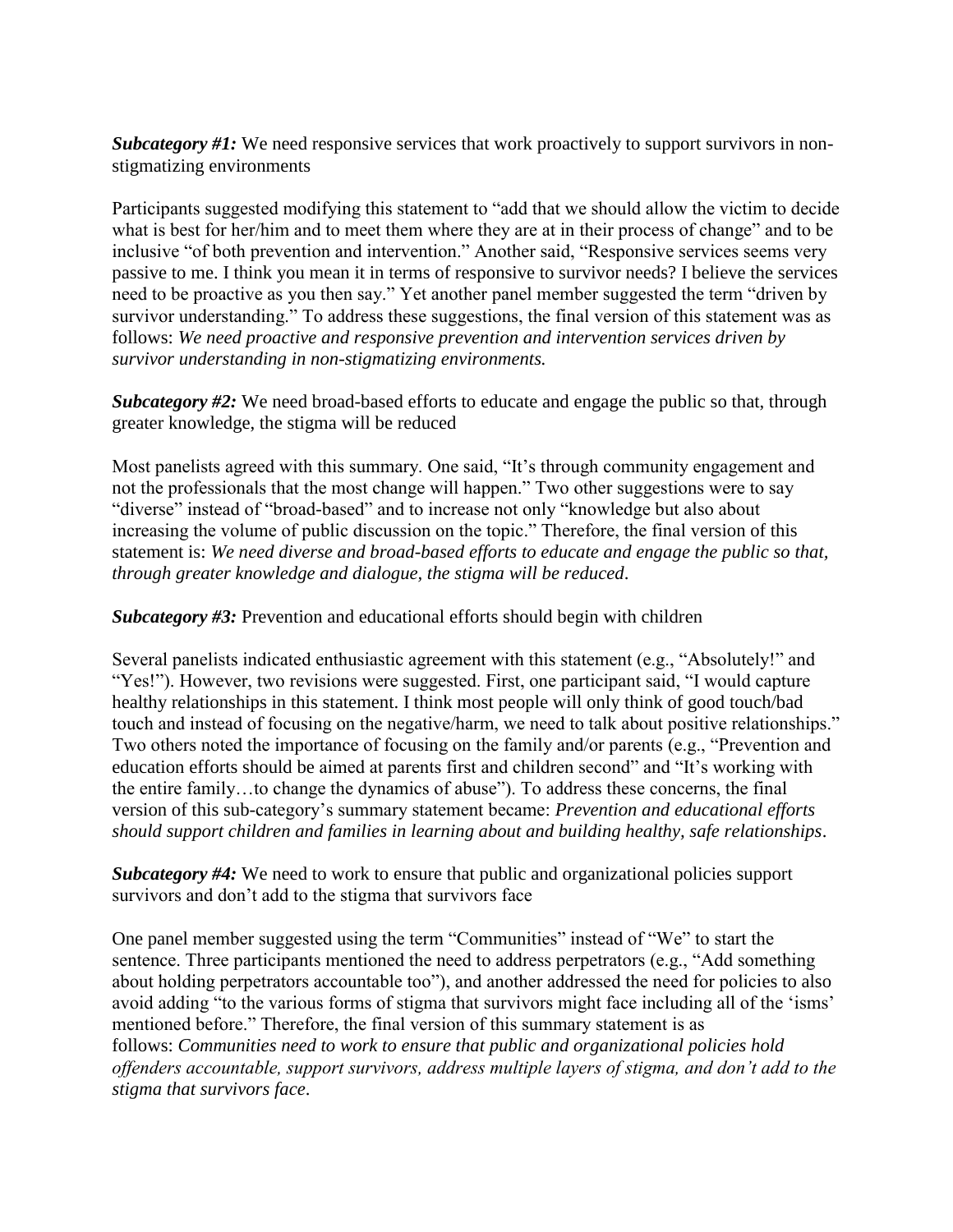*Subcategory #5:* We need positive models of survivors that share empowering stories of overcoming abuse

One participant noted, "I don't think it is necessary to use the term positive models of survivors … can be misunderstood – are there negative models of survivors?" Another participant suggested addressing this as follows: "Could be: We need survivors to publicly share their empowering stories of abuse." Another said, "It's more than just sharing stories, it's supporting them to become leaders in their communities where they can become role-models based on what they want." Still another participant said, "I realize this isn't part of the statements above, but I feel like this summary statement feeds the stigma that you 'should' leave your relationship and that there's something wrong with you if you don't. So I would add to the end of this statement: '… so that when survivors are ready to leave, and have made that decision for themselves, they will have role models to look to." Another noted that "I would also add that service providers should really focus their attention on celebrating even the small accomplishments made by survivors such as calling a hotline, going to a counseling session, etc." All of this feedback was incorporated into the following final version of the statement: *Communities need to support survivors in publicly sharing their empowering stories of overcoming abuse and becoming leaders in their communities, as well as to celebrate survivors on their private accomplishments, such as calling a hotline or going to a counseling session.*

*Subcategory #6:* Professionals and other groups should be trained to ensure that they are equipped to provide support to survivors

The suggestions in response to this summary statement address the wording of the term "professionals and other groups", which a participant suggested was "very open-ended." Another said, "I think the summary statement should make it clear that we're referring to professionals who encounter victims/survivors in their work, not just those who work in DV/SA services." Another suggested making the wording more succinct (i.e., "…should be trained to support survivors"), while another suggested adding the importance of providing the type of support that a particular survivor needs and wants (i.e., "I think it is important to point out that professionals and other groups should be trained to ensure they are equipped to provide support to survivors based on what support looks like for that particular survivor."). Therefore, the final version of this statement was revised to be: *Professionals who encounter victims and survivors in their work (including domestic and sexual violence service providers, law enforcement, medical professionals, and others) should be trained to provide multiple forms of support and resources that meet the unique needs of each survivor*.

*Subcategory #7:* Unique cultural issues must be addressed in efforts to end the stigma surrounding abuse

All but one of the participants indicated full agreement with this statement. The one participant who expressed concerns said, "And even when other non-white people are included, they should be made to feel as an important and valuable part of the group with their input/feedback taken seriously. It is equally important that they be treated with dignity and respect and not held to a white privilege view of the world as that would not add to the richness or value of the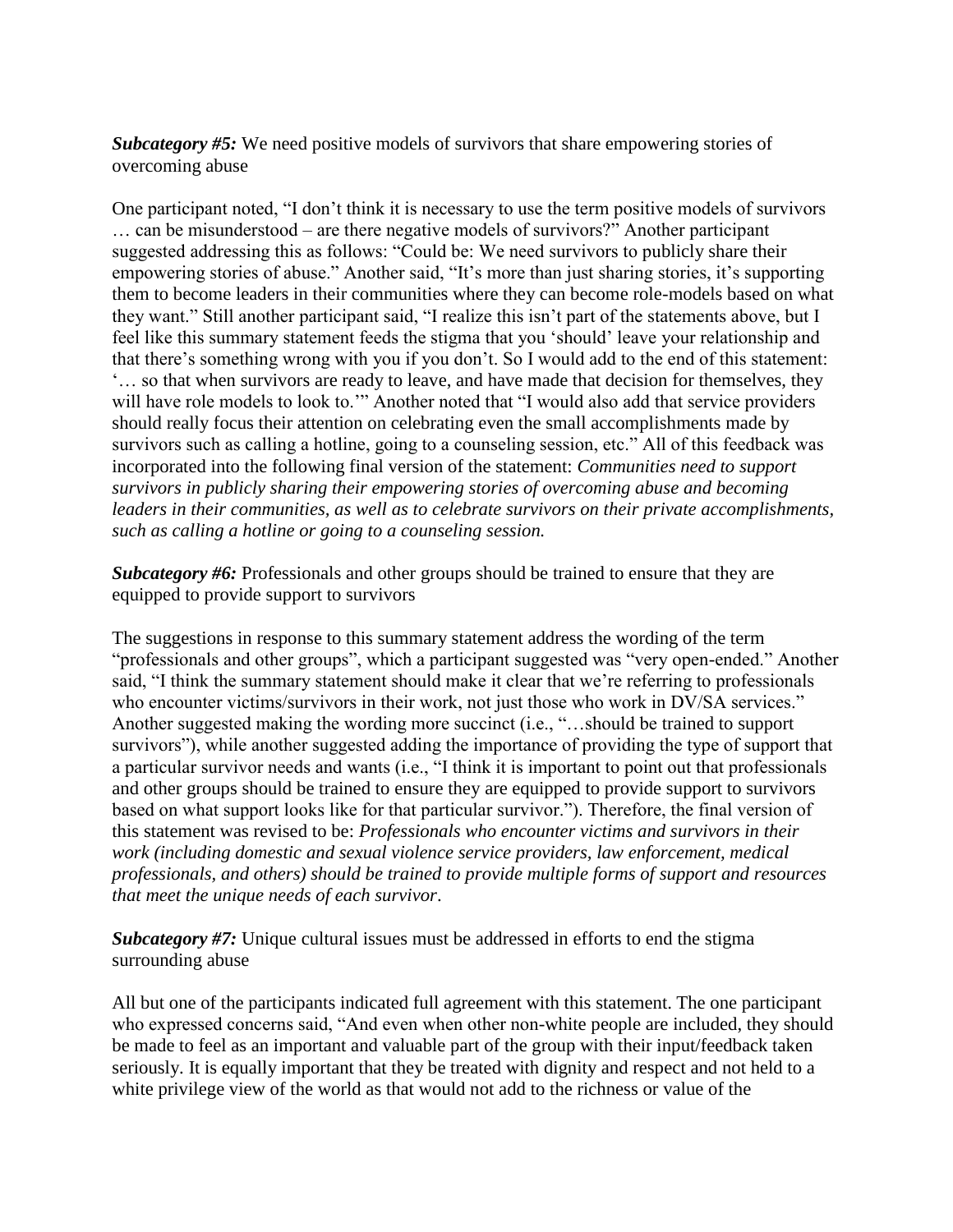discussion." In an effort to capture this feedback, the final version of this summary statement is as follows: *Unique cultural issues must be addressed in efforts to end the stigma surrounding abuse and ensure that all people are treated with dignity and respect regardless of their background characteristics*.

## **Discussion**

The purpose of this study was to identify potential solutions for addressing the stigma that surrounds domestic and sexual violence. To that end, Delphi methodology was used to gain the perspectives of a panel of national advocacy experts who work to address domestic and sexual violence. A summary of this study's findings is provided in Table 2.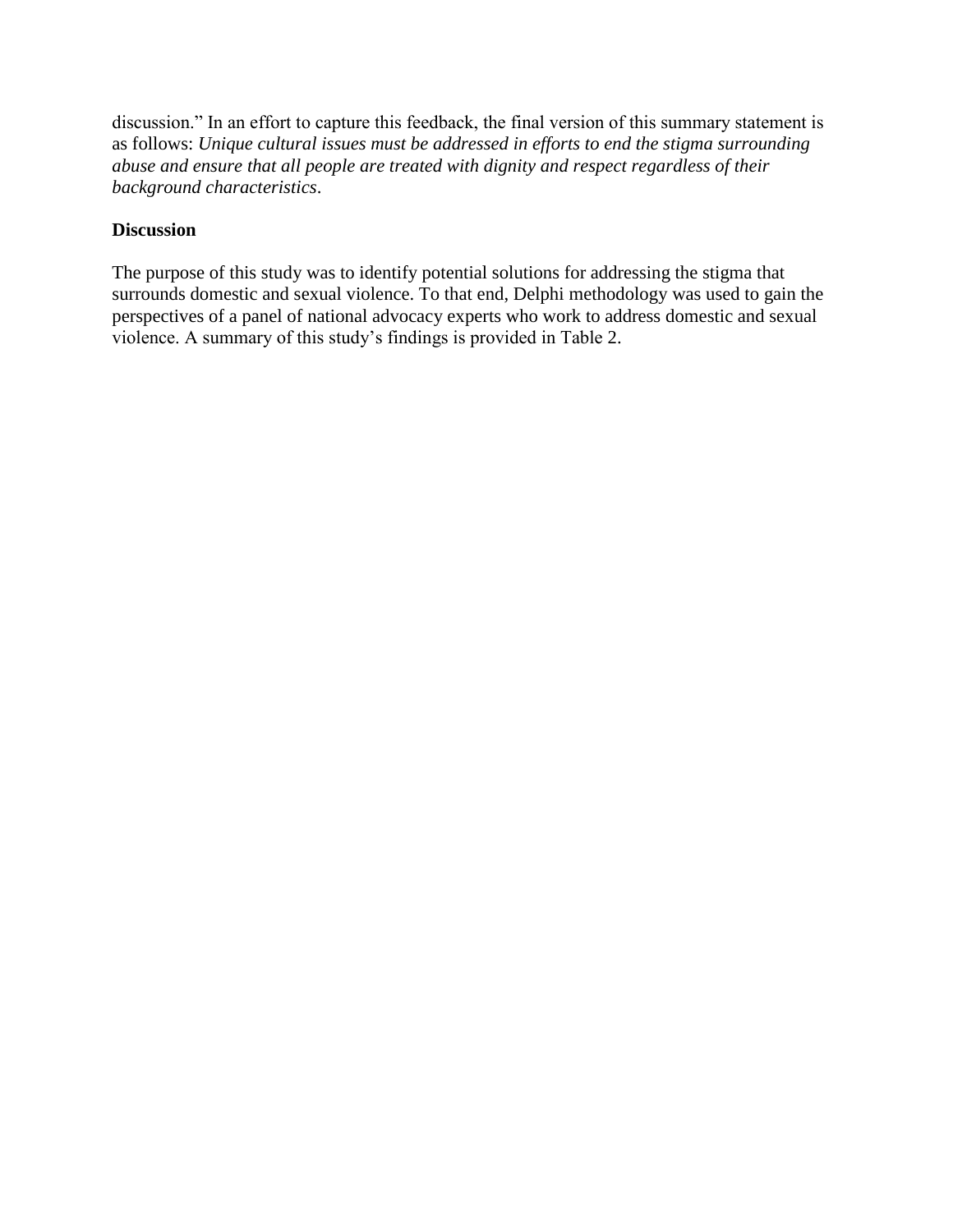**Table 2** Summary statements for sub-categories within each theme

The social context of the stigma surrounding domestic and sexual violence

- 1. Victim-blaming (by society, perpetrators, other survivors, and even the survivors themselves) fuels the stigma surrounding domestic and sexual violence.
- 2. Societal beliefs and perceptions-fueled by misinformation, beliefs, traditional gender roles, and other factors (e.g., religious beliefs, racism, and classism) that are part of our laws, popular culture, and the media-drive the stigma surrounding domestic and sexual violence.
- 3. Victims/survivors are separated and isolated from othersphysically and/or emotionally-due to the dynamics of the abuse and the stigma. The separation and isolation may be intensified by geographic isolation (e.g., in rural areas or when victims/survivors do not live nearby friends or family members).
- 4. Victims/survivors face systemic and societal-wide stigma and institutional obstacles that create barriers and make it harder for them to attain economic security, basic needs, and personal safety.
- 5. Characteristics of victims' and survivors' identities (e.g., race, ethnicity, disability, and family status) can add multiple layers of stigma.
- The impact of the stigma on resources for victims and survivors
	- 6. Victims may experience stigma and discrimination from systems and resources that are designed to help them, and this stigma can be unintentional and/or the result of institutional policies.
	- 7. The stigma may make survivors less willing to seek help.
- Strategies for eradicating the stigma surrounding domestic and sexual violence
	- 8. We need proactive and responsive prevention and intervention services driven by survivor understanding in non-stigmatizing environments.
	- 9. We need diverse and broad-based efforts to educate and engage the public so that, through greater knowledge and dialogue, the stigma will be reduced.
	- 10. Prevention and educational efforts should support children and families in learning about and building healthy, safe relationships
	- 11. Communities need to work to ensure that public and organizational policies hold offenders accountable, support survivors, address multiple layers of stigma, and don't add to the stigma that survivors face.
	- 12. Communities need to support survivors in publicly sharing their empowering stories of overcoming abuse and becoming leaders in their communities, as well as to celebrate survivors on their private accomplishments, such as calling a hotline or going to a counseling session.
	- 13. Professionals who encounter victims and survivors in their work (including domestic and sexual violence service providers, law enforcement, medical professionals, and others) should be trained to provide multiple forms of support and resources that meet the unique needs of each survivor.
	- 14. Unique cultural issues must be addressed in efforts to end the stigma surrounding abuse and ensure that all people are treated with dignity and respect regardless of their background characteristics.

#### **Statement of Limitations**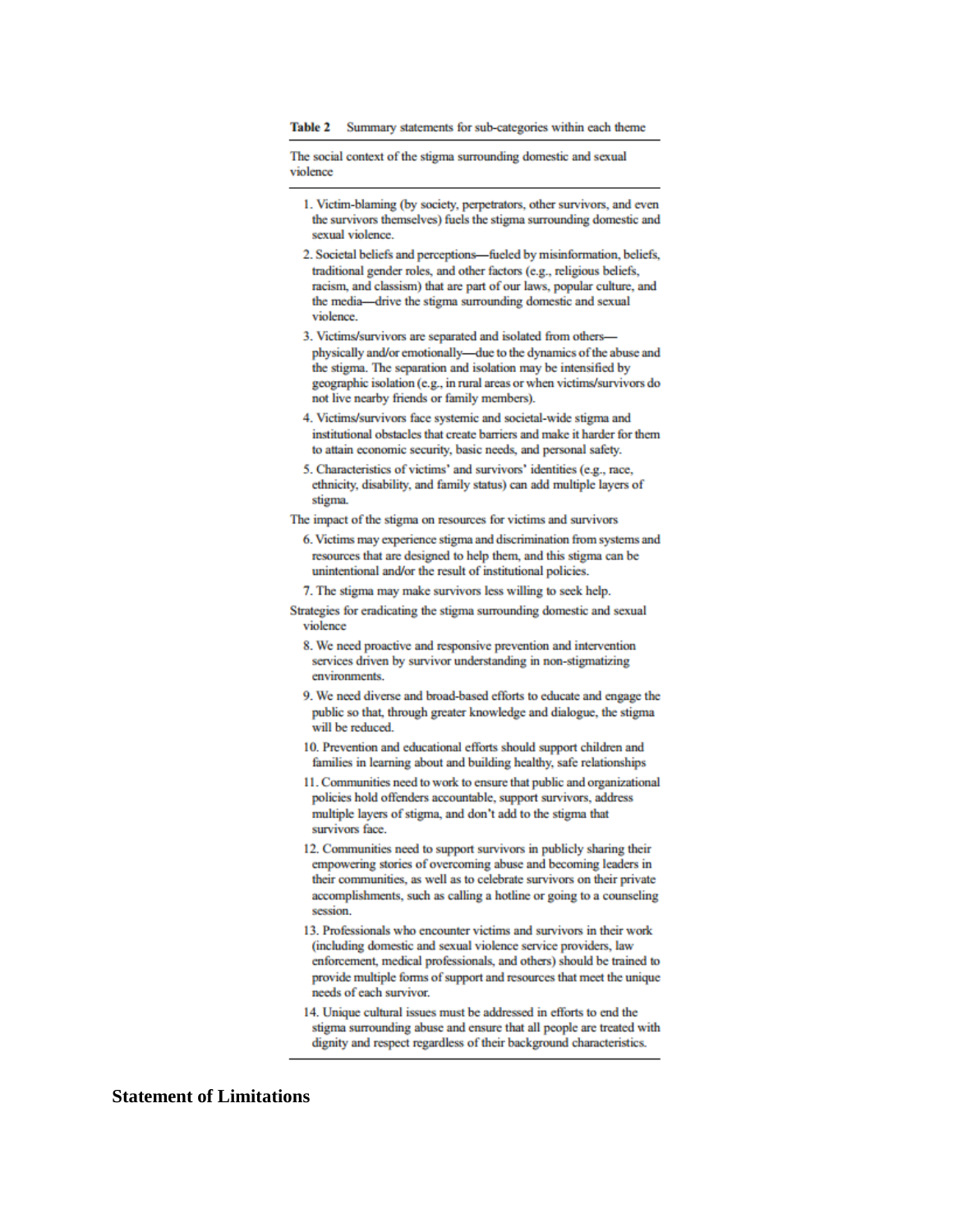As a Delphi methodology study, this research was limited by common disadvantages of this approach. In particular, by focusing on achieving consensus, beliefs that are unique or outliers, which may be important to understanding the overall phenomenon, may be eliminated in the final analysis (Vazquez-Ramos et al. 2007; Yousuf 2007). Also, because the composition of the panel is so critical to the success of the study (Vazquez-Ramos et al. 2007), it is possible that the current study was biased due to the non-participation of some of the national leaders who declined the invitation to be part of the study (Yousuf). As leaders of national organizations, all participants likely have busy and demanding schedules, which may have made it difficult for them to find time to participate fully due to the time demands of Delphi research (Vazquez-Ramos et al.; Yousuf). This may explain the attrition of some participants between phases of the study (Hsu and Sandford 2007).

A related limitation of this study is the small sample size, although the size of the sample was typical of Delphi methodology. Further, although national leaders have a unique vantage point for understanding the stigma surrounding domestic and sexual violence, their views may differ from other key stakeholders impacted by domestic and sexual violence, especially survivors and direct service providers in local communities.

## **Implications for Research**

Although the concept of stigma has been studied for many years as it applies to other issues (e.g., mental illness and HIV), the stigma surrounding domestic and sexual violence has only recently begun to be studied (Crowe and Murray 2015; Overstreet and Quinn 2013). Therefore, additional research is needed to add to scholars' and practitioners' understanding of this stigma, including its causes, impact on victims and survivors, and strategies for challenging, reducing, and eliminating it. The findings of the current study support findings of previous research, which show that victim-blaming is a major component of the stigma surrounding domestic and sexual violence (Bryant and Spencer 2003; Gover et al. 2011). Further, expert panel members confirmed both that the stigma victims and survivors face can come from many sources at different levels, and that the stigma adds to the barriers survivors face in seeking help and moving toward violence-free lives (Crowe and Murray 2015; Overstreet & Quinn). Building on the IPV Stigmatization Model (Overstreet & Quinn), additional research is needed to further refine a conceptual model for understanding and addressing the stigma surrounding domestic and sexual violence. In particular, it is important to gain a greater understanding of how the stigma impacts survivors, such as their help-seeking behaviors and their perceptions of their ability to receive support from others (Overstreet & Quinn).

An additional fruitful direction for future research involves examining similarities and differences in the stigma surrounding domestic violence and sexual violence. In the current study, we combined both of these forms of violence, which may overlap (e.g., sexual assault within an intimate relationship) or be entirely distinct (e.g., sexual assault that is not in the context of an intimate relationship). Therefore, it is likely that there are some aspects of stigma common to both forms of violence, but there are also likely components of stigma unique to each one. The findings of this study make clear that the stigma surrounding domestic and sexual violence exists at many different levels and within many different social systems. Therefore, more research is needed to understand how this stigma is perceived and experienced by different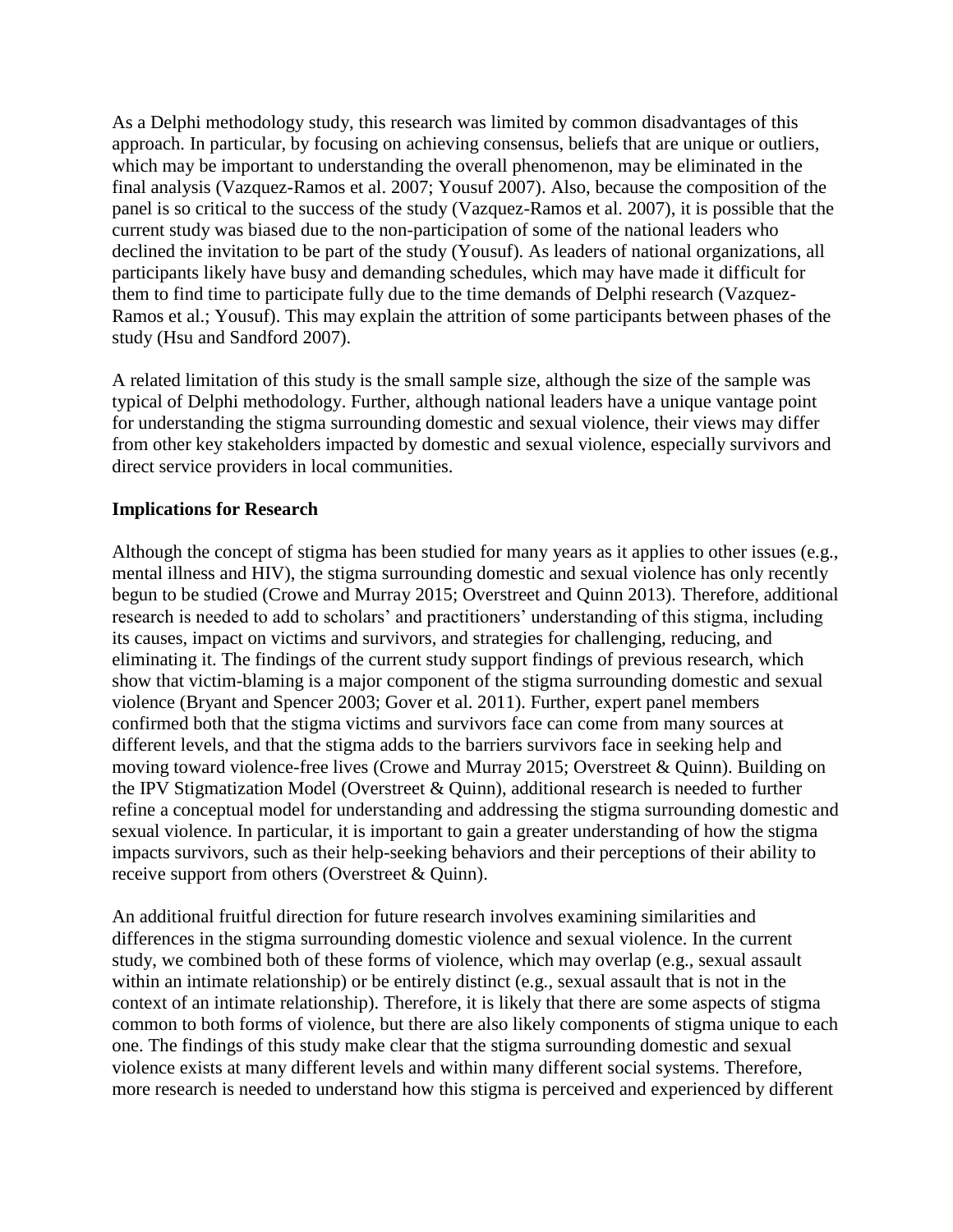stakeholders, including survivors and local service providers. Furthermore, future research can identify how the stigma is manifest in specific social systems and intervention and prevention resources (e.g., law enforcement and healthcare settings). Also, the expert panel members in this study frequently mentioned the intersections of multiple layers of stigma survivors may face, including racial, ethnic, ability, family, and socioeconomic statuses. Thus, the intersections of multiple layers of stigma, and how they uniquely combine to impact survivors, are an important area for future research.

## **Implications for Practice and Advocacy**

Expert panel members suggested several practical steps that can be taken at different levels to reduce, and ultimately eliminate, the stigma surrounding domestic and sexual violence. These strategies involve actions that can be taken to improve direct services and prevention and advocacy initiatives within communities.

## *Direct Services*

Panel members emphasized the importance of every potential organization and professional that works with victims, survivors, and even perpetrators of domestic and sexual violence of ensuring they are proactively creating non-stigmatizing environments. Training is critical, especially for professionals working in fields that may receive limited training on working with victims and survivors. Previous research suggests that victims and survivors may face stigma from professionals in virtually any field, including law enforcement, mental health and healthcare professionals, the criminal justice system, and even domestic and sexual violence agencies (Crowe and Murray 2015).

Some specific implications for direct service providers that can be drawn from this study's findings are as follows. First, professionals should ensure that their own practices, as well as policies and practices within their organizations, are grounded in a solid understanding of the needs of survivors that reflect their experiences with abuse. One potentially useful framework is that of trauma-informed care, through which organizations examine every aspect of their practices to ensure they meet the unique needs of clients who have experienced trauma (SAMHSA 2014). Organizations also may develop and use protocols to ensure their organizations are responsive to survivors' needs (e.g., Daire et al. 2014). Second, all services should be designed to be responsive to clients' unique needs based on their cultural and other background characteristics. This may involve offering tangible resources, such as having translation services available for non-English-speaking clients or ensuring that resources are available for partners in same-sex couples. However, it also goes beyond basic tangible support to ensure that all professionals who encounter victims and survivors not only avoid stigmatizing survivors, but also to ensure they are treated with dignity and respect. Professionals also should consider how their clients' stigma-related experiences may be compounded by their background characteristics, such as male victims who may find that services are primarily designed to reflect the needs of women (Cook 2009; Tsui et al. 2010).

Third, national, state, and local organizations can work to deliver training programs that equip interdisciplinary professionals to provide services competently, ethically, and respectfully. Many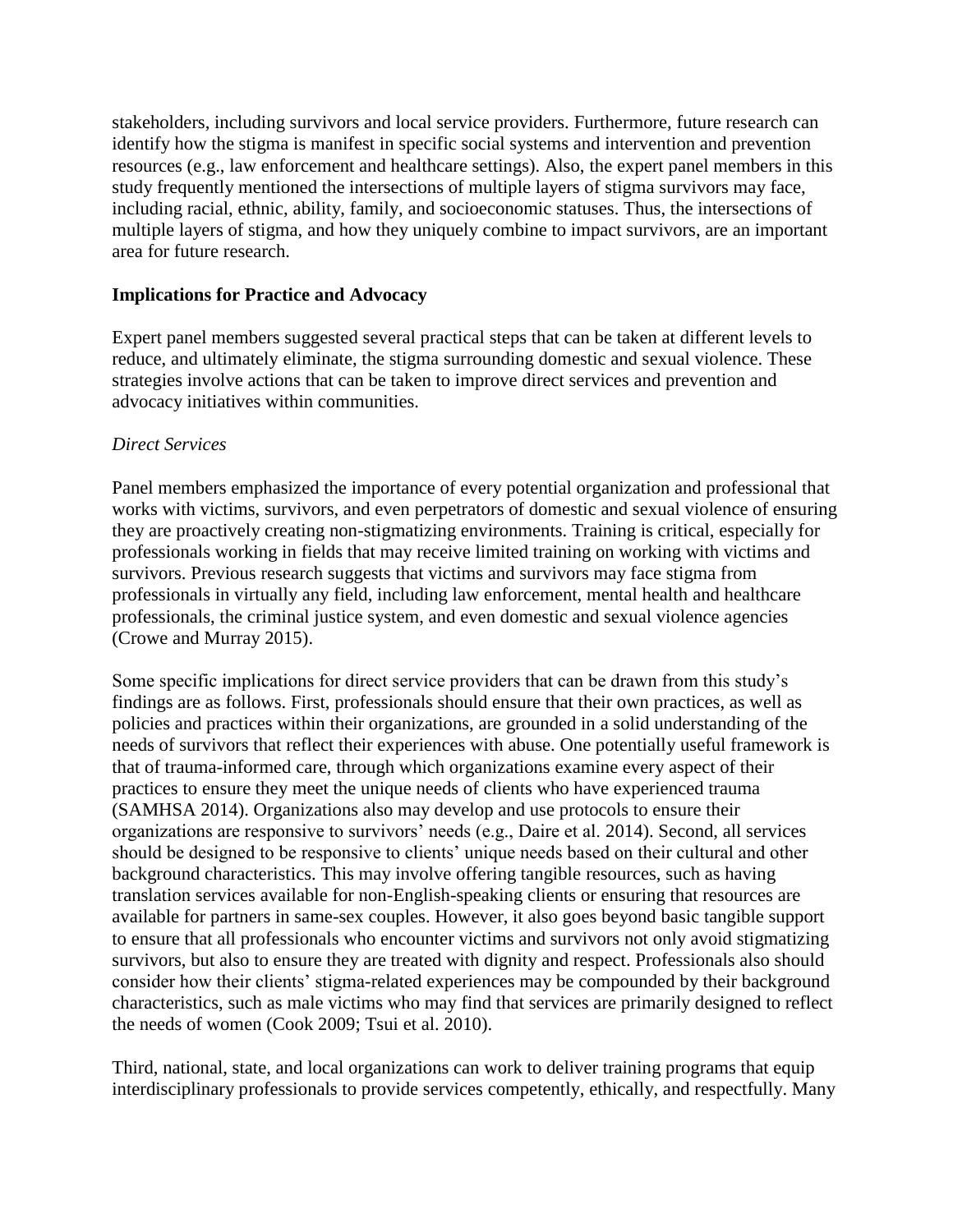professionals are under-trained to address domestic and sexual violence (Daire et al. 2014), and therefore this remains a critical need to prevent further stigmatization of victims and survivors. Finally, the findings offer a reminder that professionals and organizations can "celebrate survivors on their private accomplishments." Survivors face many major barriers within and following an abusive relationship—including the stigma, but also the safety risks, the risk of injury and emotional distress, judgment from others, fears and anxieties, and more. Thus, even acts that may seem minor (e.g., calling a hotline) may represent major efforts to overcome barriers and take a chance on moving a step closer to safety and peace. Professionals can honor these acts by validating them as courageous and significant acts of progress.

### *Prevention and Advocacy Initiatives*

Beyond direct supports and resources provided to victims and survivors on an individual level, this study's findings highlight the need to support ongoing and new initiatives to prevent further domestic and sexual violence, raise awareness of these issues in the community, and directly challenge the stigma surrounding them. One useful resource for identifying prevention programs addressing domestic violence can be found through the PreventIPV web-site (http://www. preventipv.org/). Preventive initiatives should be directed to the general community, not only to raise awareness of domestic and sexual violence within the general population, but also to promote ongoing dialogue about these issues. Prevention initiatives aimed at helping children learn how to create healthy, safe relationships are especially important, although expert panel members emphasized the importance of focusing efforts on reaching children through their parents and families. Some panel members focused especially on ensuring that all children are able to grow up in safe, non-violent homes, where they have models of healthy relationships from the adults in their lives. This is consistent with research demonstrating the potential lasting negative effects of childhood exposure to family violence (Zarling et al. 2013).

The voices of survivors should be an ongoing part of prevention and advocacy initiatives, especially so that communities can see and learn from people who have overcome abuse. Leadership training programs for survivors may be especially useful in helping survivors learn ways to share their stories, advocate for change, and provide input into public and organizational policies that impact victims and survivors. Of course, it is important that survivors be able to choose for themselves if and how they want to share their stories publicly, as it may not be safe for some survivors to do so. Therefore, prevention and advocacy organizations can work to create ways that survivors can share their stories, both publicly and/or anonymously, to add to the public dialogue about domestic and sexual violence. One potential approach to doing this is through the use of Photovoice, which can be used as a support group format but also result in a community awareness event to highlight survivors' stories (Haymore et al. 2012). Ultimately, highlighting survivors' stories of overcoming abuse can both be empowering for the survivors themselves and also provide a direct challenge to many of the negative stereotypes and judgments that contribute to the stigma surrounding domestic and sexual violence (Crowe and Murray 2015; Overstreet and Quinn 2013).

#### **References**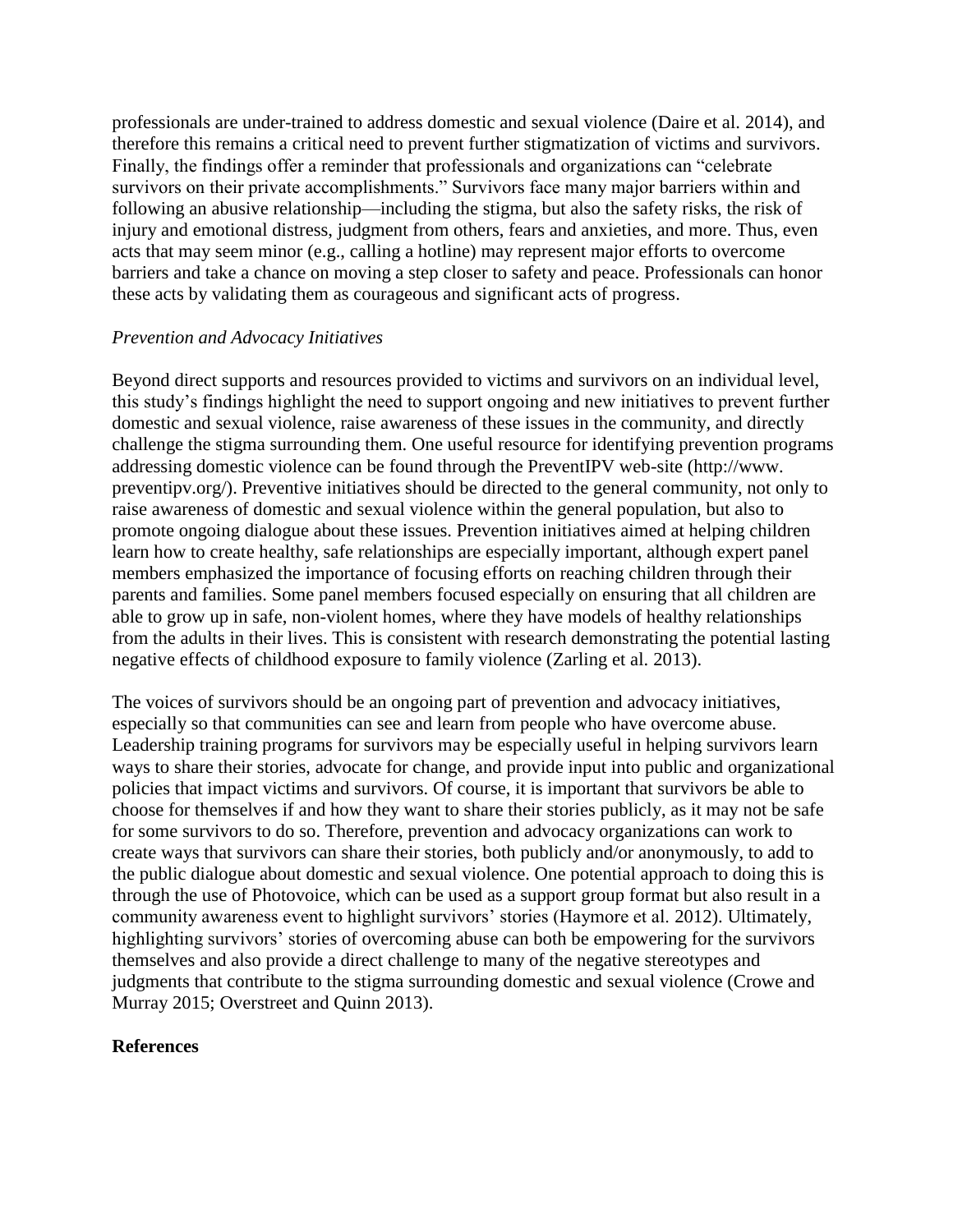- Black, M.C., Basile, K.C., Breiding, M.J., Smith, S.G., Walters, M.L., Merrick, M.T., Chen, J., & Stevens, M.R. (2011). *The national intimate partner and sexual violence survey (NISVS): 2010 summary report.* Atlanta, GA: National Center for Injury Prevention and Control, Centers for Disease Control and Prevention. Retrieved from [www.cdc.gov/](http://www.cdc.gov/ViolencePrevention/pdf/NISVS_Report2010-a.pdf) [ViolencePrevention/pdf/NISVS\\_Report2010-a.pdf](http://www.cdc.gov/ViolencePrevention/pdf/NISVS_Report2010-a.pdf)
- Bryant, S. A., & Spencer, G. A. (2003). University students' attitudes about attributing blame in domestic violence. *Journal of Family Violence, 18*, 369–376.
- Byrne, P. (2000). Stigma of mental illness and ways of diminishing it. *Advances in Psychiatric Treatment, 6*, 65–72.
- Chrisler, J. C., & Ferguson, S. (2006). Violence against women as a public health issue. *Annals of the New York Academy of Sciences, 1087*(1), 235–249. doi:10.1196/annals.1385.009.
- Cook, P. W. (2009). *Abused men: The hidden side of domestic violence* (2nd ed.). Westport, CT: Praeger.
- Crowe, A., & Murray, C. E. (2015). Stigma from professional helpers toward survivors of intimate partner violence. *Partner Abuse, 6*(2), 157–179.
- Daire, A. P., Carlson, R. G., Barden, S. M., & Jacobson, L. (2014). An intimate partner violence (IPV) protocol readiness model. *The Family Journal, 22*, 170–178. doi:10.1177/ 1066480713513708.
- Davis, K. B. (2012). Understanding and addressing stigma and attachment insecurity in HIVpositive women who experience intimate partner violence: a model of medical and psychosocial care. *Social Work in Health Care, 5*, 213–231.
- Dawson, M. D., & Brucker, P. S. (2001). The utility of the Delphi method in MFT research. *American Journal of Family Therapy, 29*, 125–140.
- Douglas, E. M., & Hines, D. A. (2011). The help-seeking experiences of men who sustain intimate partner violence: an overlooked population and implications for practice. *Journal of Family Violence, 26*(6), 473–485.
- Gover, A. R., Paul, D. P., & Dodge, M. (2011). Law enforcement officers' attitudes about domestic violence .*Violence Against Women, 17*, 619–636. doi:10.1177/ 1077801211407477
- Haymore, L. B., Smith, P.H., Murray, C. E., & Morgan, M. Y. (2012). Through the eyes of a survivor: implementation and pilot evaluation of a photovoice-based support group for female survivors of family-based interpersonal violence. *Family Violence Prevention and Health Practice, 12.* Retrieved December 14, 2012 from [http://www.futureswithoutvi](http://www.futureswithoutviolence.org/health/ejournal/2012/02/through-the-eyes-of-a-survivor-a-pilot-study-to-examine-the-use-of-a-photovoice-based-support-group-for-women-survivors-of-family-based-interpersonal-violence/) [olence.org/health/ejournal/2012/02/through-the-eyes-of-a-survivor-a-pilot-study-to-](http://www.futureswithoutviolence.org/health/ejournal/2012/02/through-the-eyes-of-a-survivor-a-pilot-study-to-examine-the-use-of-a-photovoice-based-support-group-for-women-survivors-of-family-based-interpersonal-violence/)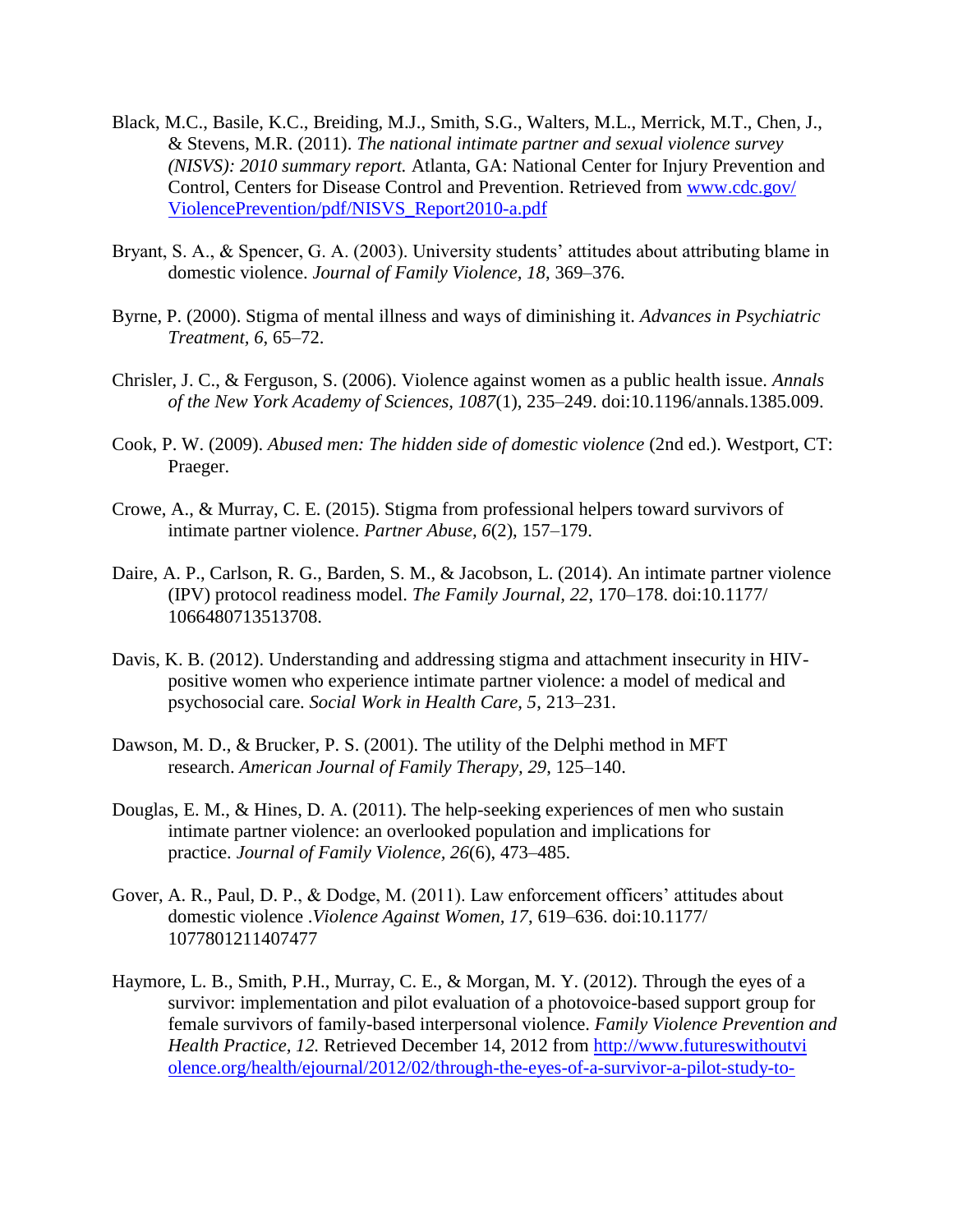[examine-the-use-of-a-photovoice-based-support-group-for-women-survivors-of-family](http://www.futureswithoutviolence.org/health/ejournal/2012/02/through-the-eyes-of-a-survivor-a-pilot-study-to-examine-the-use-of-a-photovoice-based-support-group-for-women-survivors-of-family-based-interpersonal-violence/)[based-interpersonal-violence/.](http://www.futureswithoutviolence.org/health/ejournal/2012/02/through-the-eyes-of-a-survivor-a-pilot-study-to-examine-the-use-of-a-photovoice-based-support-group-for-women-survivors-of-family-based-interpersonal-violence/)

- Hsu, C.-C., & Sandford, B. A. (2007). The Delphi technique: making sense of consensus. *Practical Assessment, Research, & Evaluation, 12,* 1*–*8. Retrieved March 20, 2014, from http://pareonline.net/getvn.asp?v= $12&n=10$ .
- Jenkins, D. A., & Smith, T. E. (1994). Applying Delphi methodology in family therapy research. *Contemporary Family Therapy, 16*, 411–430.
- Kaur, R., & Garg, S. (2008). Addressing domestic violence against women: an unfinished agenda. *Indian Journal of Community Medicine, 33*(2), 73–76.
- Laffaye, C., Kennedy, C., & Stein, M. B. (2003). Post-traumatic stress disorder and healthrelated quality of life in female victims of intimate partner violence. *Violence and Victims, 18*(2), 227–238. doi:10.1891/vivi.2003.18.2.227.
- Link, B. G., & Phelan, J. C. (2001). Conceptualizing stigma. *Annual Review of Sociology, 27*, 363–385.
- Morrow-Howell, N., Burnette, D., & Chen, L.-M. (2005). Research priorities for gerontological social work: researcher and practitioner perspectives. *Social Work Research, 29*, 231– 242.
- Murray, C. E., Smith, P. H., & Avent, J. (2010). Solutions to the research-practice gap in domestic violence: a modified Delphi study with domestic violence coalition leaders. *Journal of Aggression, Maltreatment & Trauma, 19*, 424–449. doi:10.1080/ 10926771003781354.
- Murray, K. W., Bair-Merritt, M. H., Roche, K., & Cheng, T. L. (2012). The impact of intimate partner violence on mothers' parenting practices for urban, low-income adolescents. *Journal of Family Violence, 27*(6), 573–583. doi:10.1007/s10896-012-9449 x.
- National Center for Injury Prevention and Control. (2003). Costs of intimate partner violence against women in the United States. Atlanta: Centers for Disease Control and Prevention. Retrieved from <http://www.cdc.gov/violenceprevention/pdf/ipvbook-a.pdf>
- Overstreet, N. M., & Quinn, D. M. (2013). The intimate partner violence stigmatization model and barriers to help seeking. *Basic and Applied Social Psychology, 35*, 109–122.
- RAND Corporation (2014). Delphi method. Retrieved March 20, 2014, from [http://www.rand.](http://www.rand.org/topics/delphi-method.html) [org/topics/delphi-method.html.](http://www.rand.org/topics/delphi-method.html)